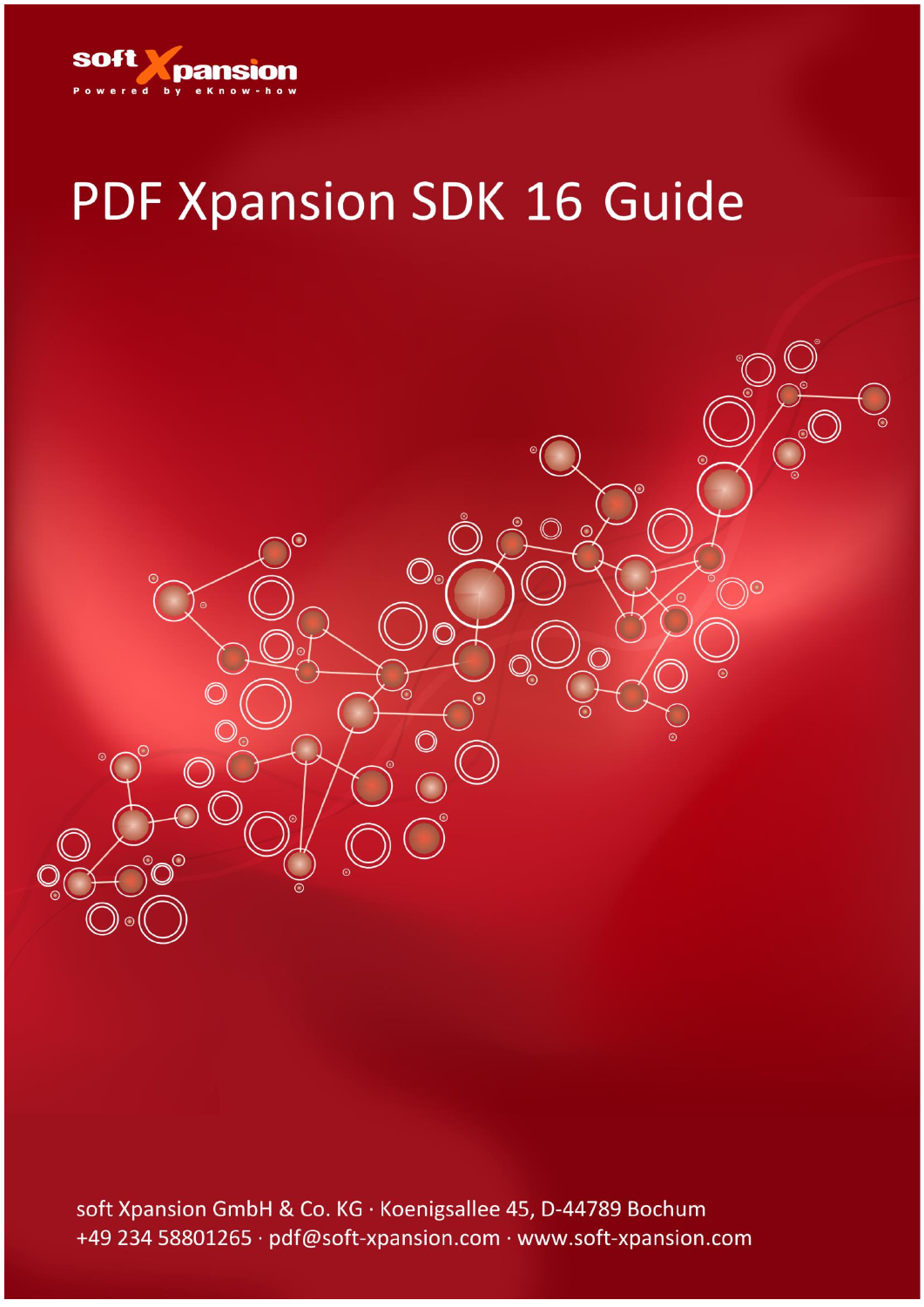# LEGAL NOTICE

© 2002-2022 soft Xpansion GmbH & Co. KG

Koenigsallee 45

D-44789 Bochum

[https://soft-xpansion.com](https://soft-xpansion.com/)

PDF Xpansion © 2002-2022 soft Xpansion GmbH & Co. KG

All rights reserved.

All information, technical data and programs in this file or book as well as on the included CD were compiled with the greatest care by the authors. The publisher cannot provide a guarantee nor be held legally responsible for the effects of any faulty information imparted.

All the software and hardware descriptions and trademark names of the respective companies are protected by trademark, copyright and patent rights.

Although the text was created with diligence, the publisher and the authors do not take further responsibility for the completeness and accuracy of the content of the text, nor, for that matter, do they guarantee that following the recommendations of the text will lead to successful results for the user. Use of the text and the software is exclusively at the user's own risk.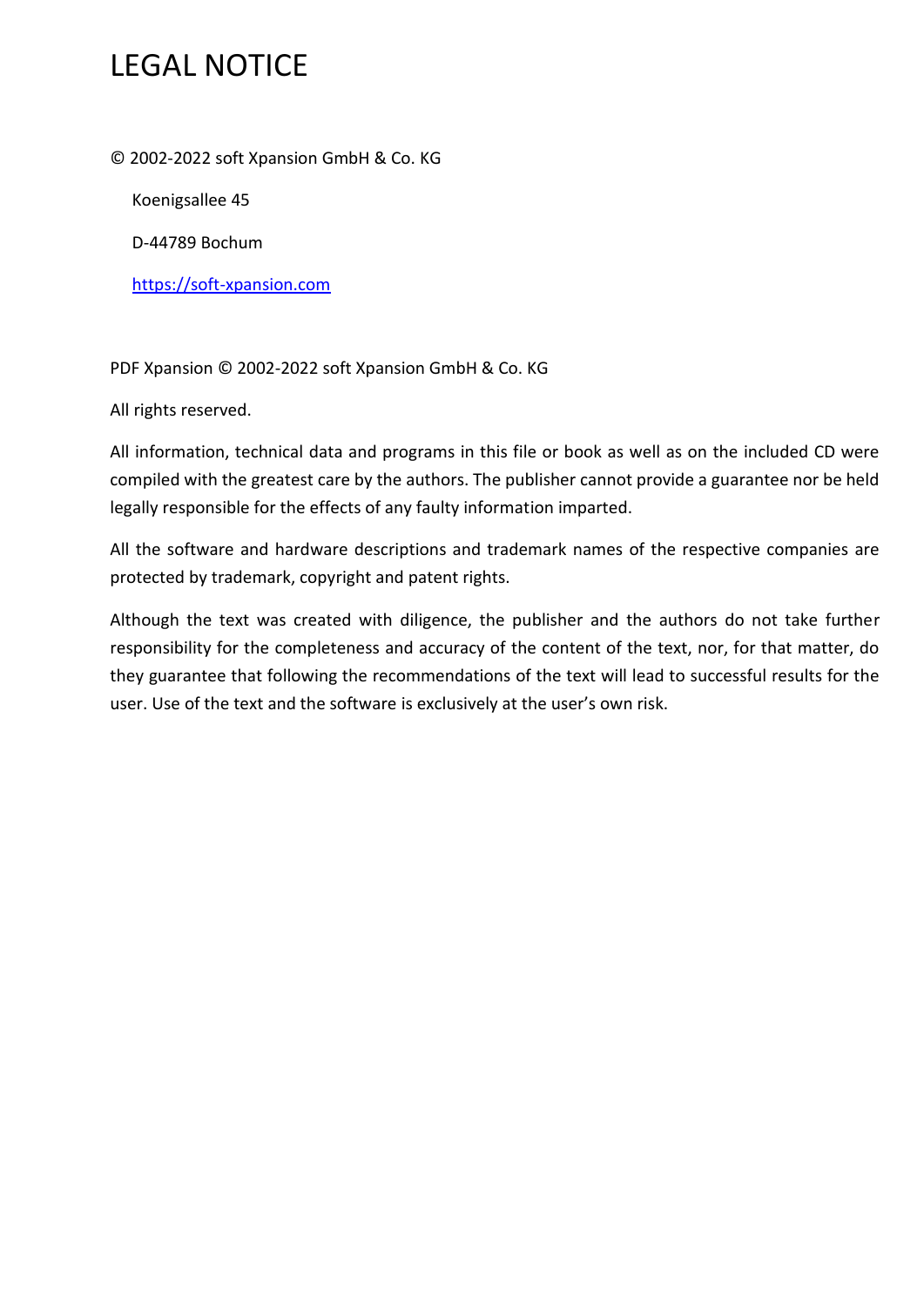# **TABLE OF CONTENTS**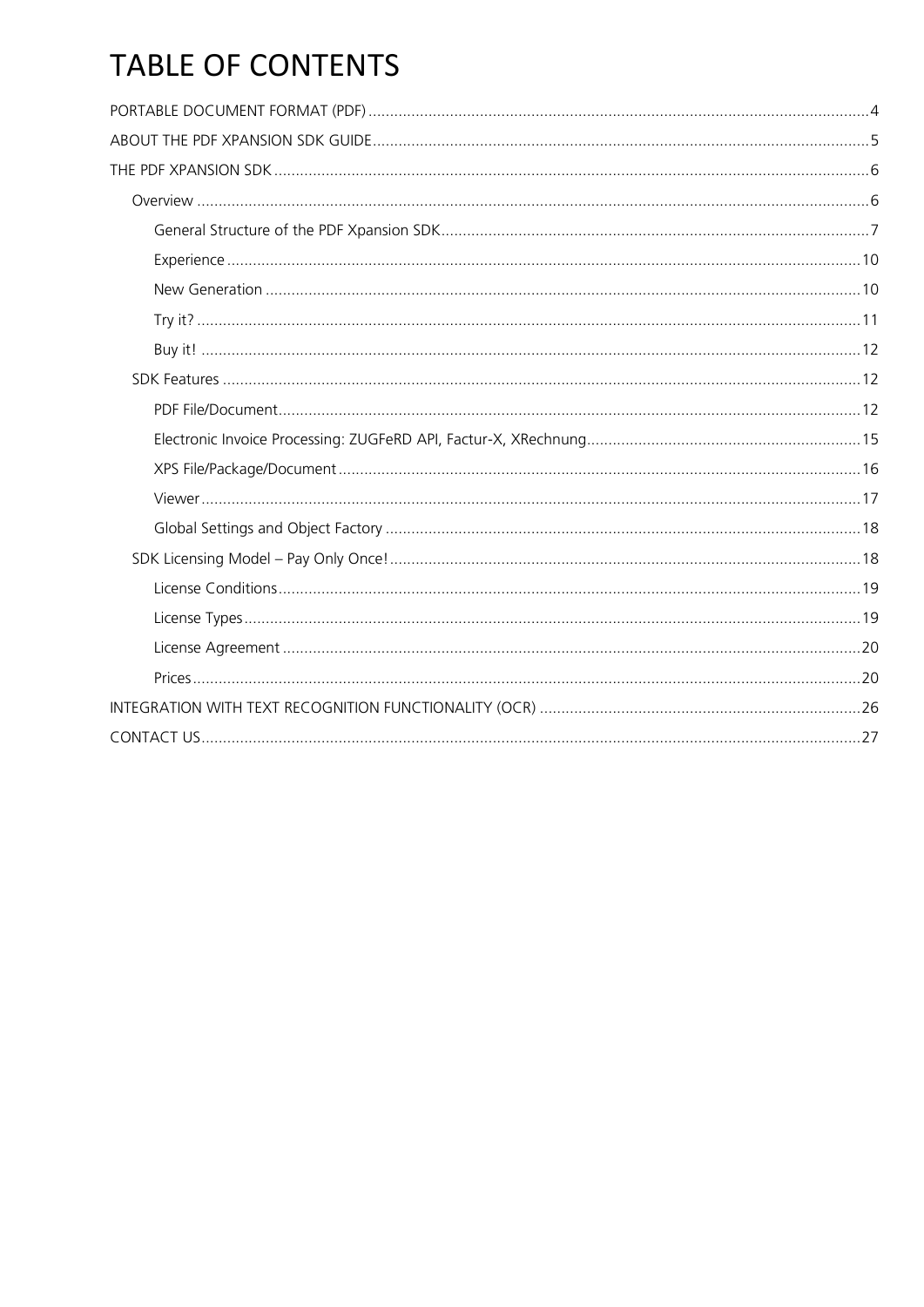# <span id="page-3-0"></span>PORTABLE DOCUMENT FORMAT (PDF)

A PDF document is a file saved in the Portable Document Format (PDF). The resulting file has the extension ".pdf". Adobe Systems Inc. proposed this format in 1993 as an open standard for document exchange. It enables consistent and uniform display of documents independently of the hardware or software used to create or view them. Each PDF file encapsulates one document with a complete description of the page content according to a fixed layout, including the text, fonts, graphics and other information needed to display it.

From 1993 to 2006 Adobe Systems actively developed the PDF format and released 7 new versions, up to version 1.7. The PDF format has spread widely through very different areas of electronic document management around the world. The PDF format is now the de facto standard in various application areas.

At the start of 2007, Adobe Systems submitted an application to the International Organization for Standardization (ISO) to register the PDF format as an ISO standard. The ISO published the approved ISO 32000-1 standard based on PDF version 1.7 in July 2008. PDF thus became a de jure standard as well. PDF 2.0 (ISO 32000-2) was published in July 2017, and the 2nd edition of the current PDF specification has also been available since December 2020 (ISO 32000-2: 2020).

A PDF file contains document data in a binary format. A special program is required to read a PDF file – a PDF reader. You also need a special program to save a PDF file – a PDF creator (writer). To process a PDF file, you need a PDF editor program. The PDF Xpansion SDK is a good platform for creating any of these applications or an all-in-one solution. PDF Xpansion's features grant you the power and flexibility to handle any task involving PDF files.

The structure of a PDF document contains many of interrelated objects: pages, annotations, images, fonts, etc. If you use the PDF Xpansion SDK to process PDF documents, you do not need to know or consider the peculiarities of a PDF document: the PDF Xpansion SDK ensures its internal integrity and correctness. At the same time, professional developers gain a wide range of powerful options for processing PDF documents.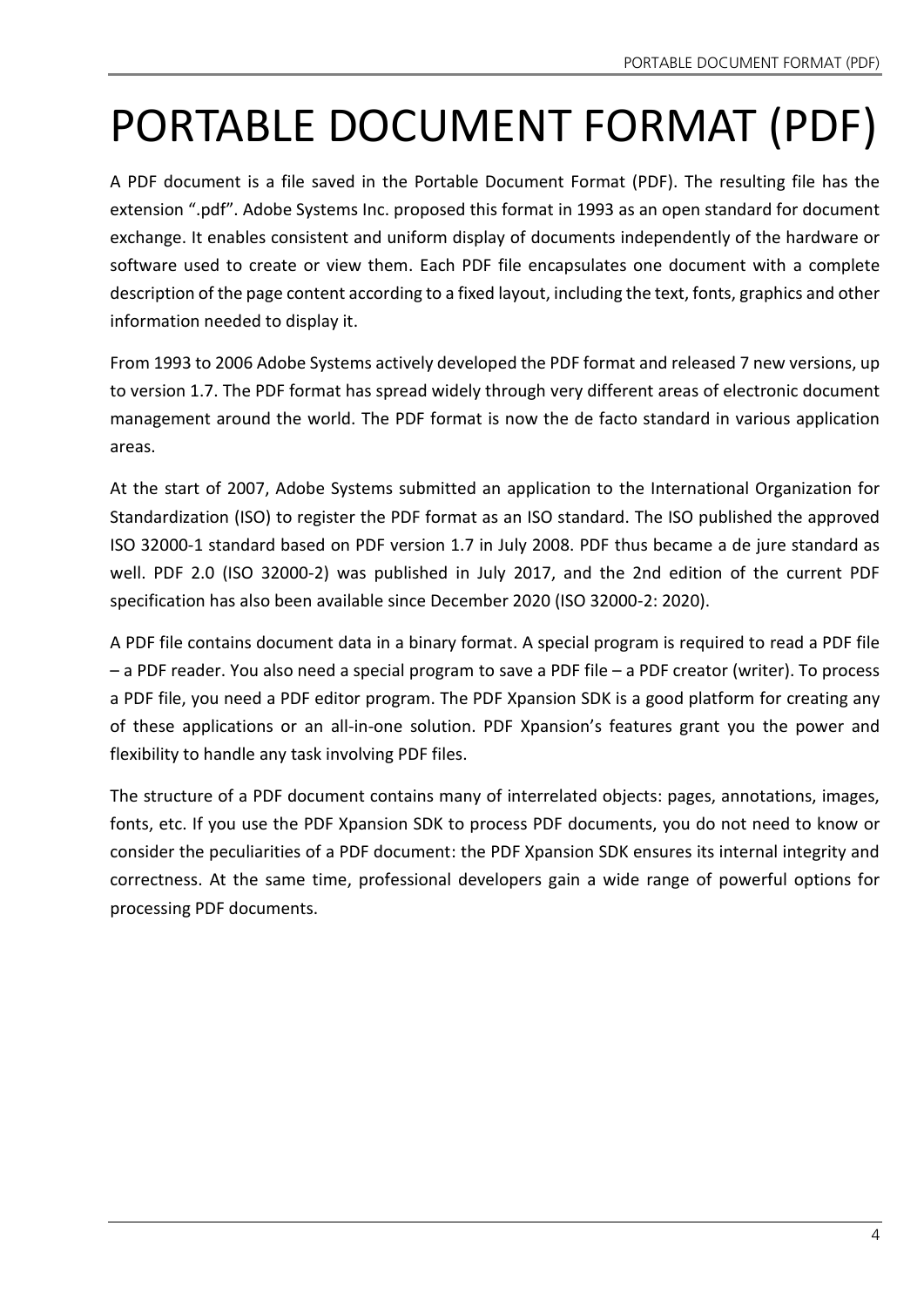# <span id="page-4-0"></span>ABOUT THE PDF XPANSION SDK GUIDE

This document is intended to provide a brief introduction to the PDF Xpansion SDK:

- ➢ Overview
- $\triangleright$  Functionality and properties
- $\triangleright$  Licensing
- ➢ Prices

It is not a programming guide; it contains a general overview of the SDK and a guide to the licensing models and prices. All three types of license are described; the prices apply to the Business license, which is the most frequently used model.

For technical questions, please refer to the following resources:

- $\triangleright$  PDF Xpansion SDK Reference part of the SDK documentation
- ➢ Technical support via [pdf@soft-xpansion.com](mailto:pdf@soft-xpansion.com)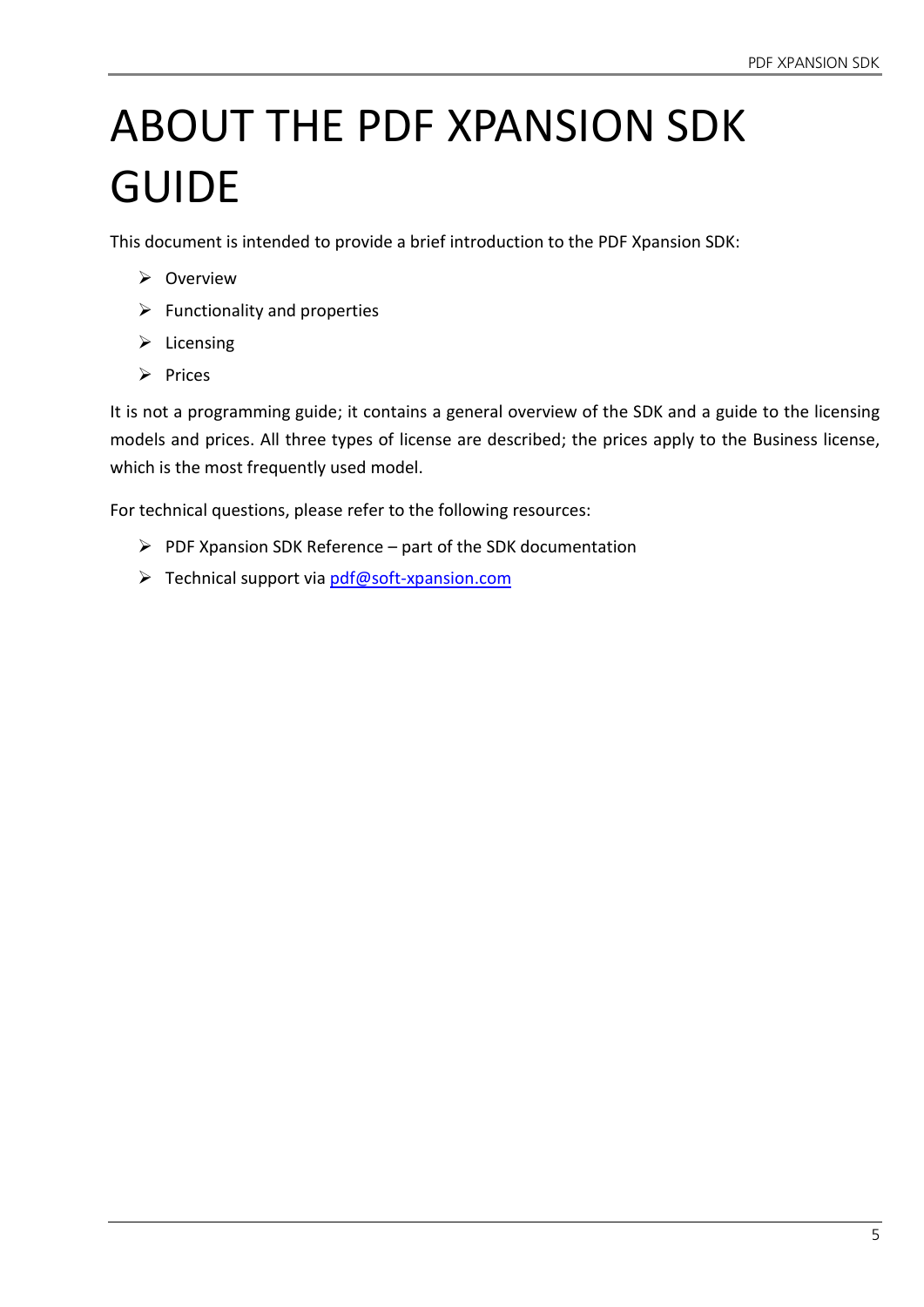# <span id="page-5-0"></span>THE PDF XPANSION SDK

# **Overview**

The PDF Xpansion SDK provides a set of APIs that you can use to create high-performance PDF/XPSenabled applications and/or software solutions.

The PDF Xpansion technology grants you wide-ranging options for creating and editing PDF or XPS documents, displaying and printing them, converting between these two formats, exporting and/or importing to/from other file formats, and much more.

You will find a detailed feature list in the [SDK Features](#page-11-0) chapter.

You will find a description of the PDF Xpansion SDK API and all the required information about programming resources in the PDF Xpansion SDK Reference included in the SDK delivery package.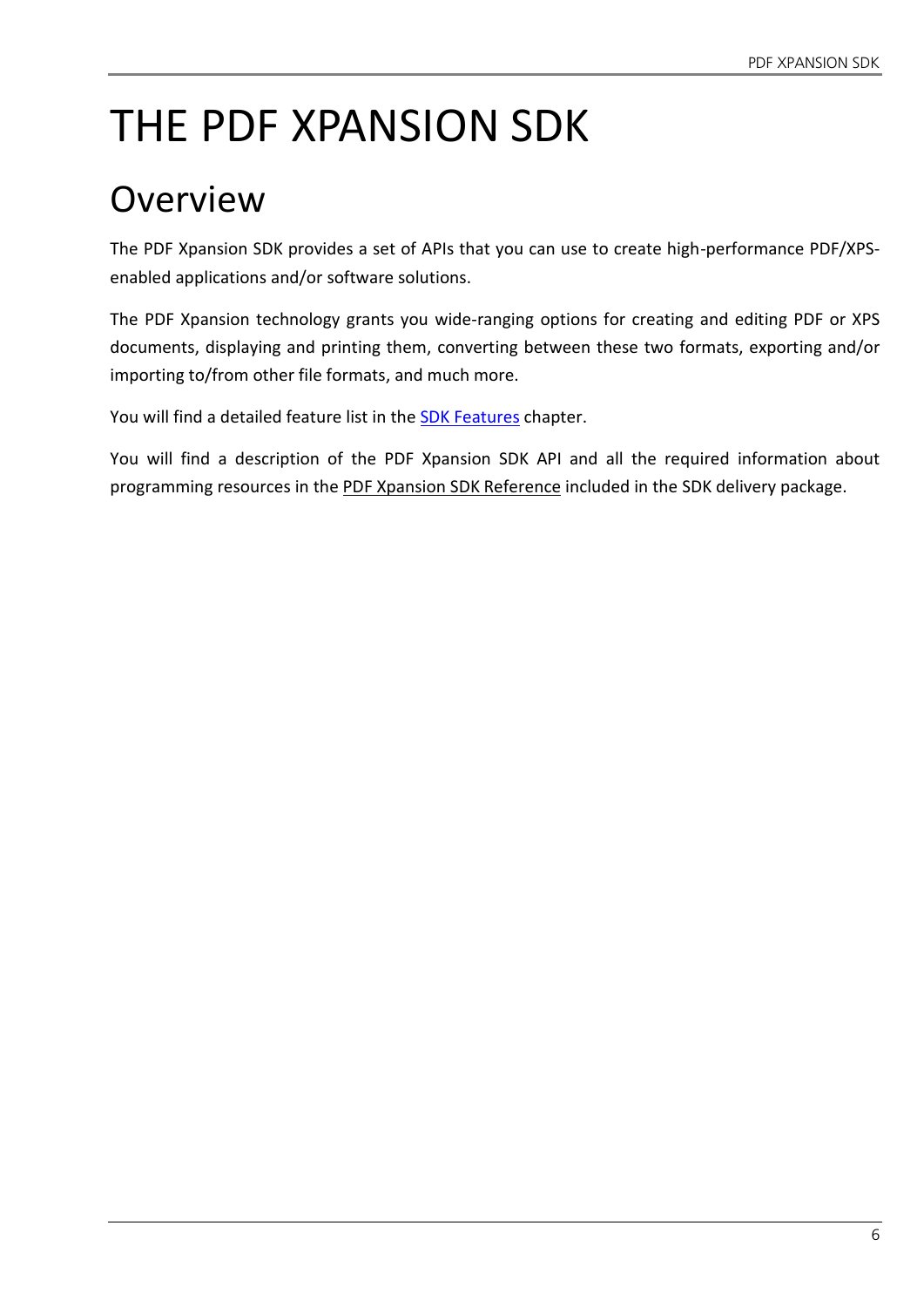# <span id="page-6-0"></span>General Structure of the PDF Xpansion SDK

# General Functionality

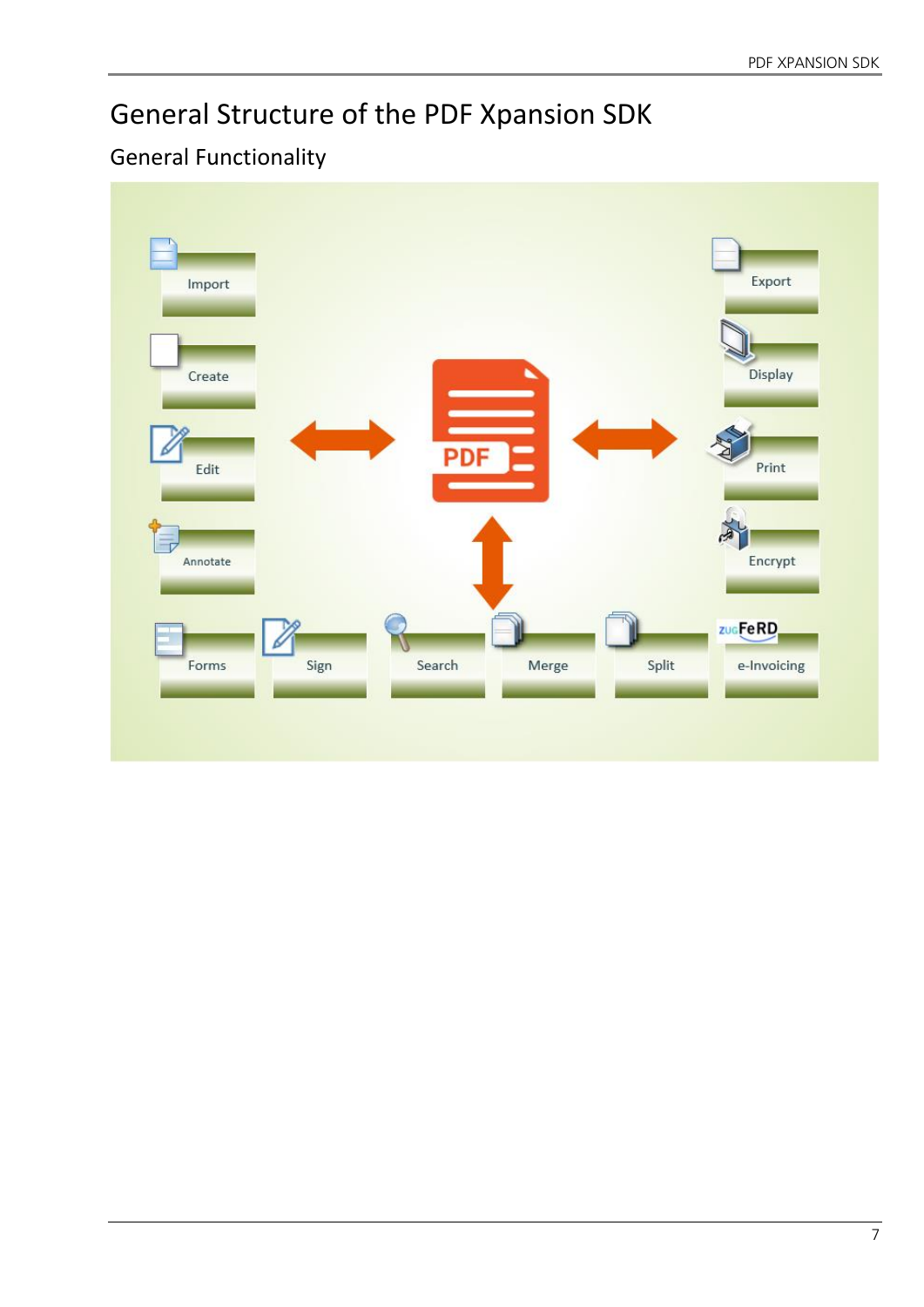## Document Formats

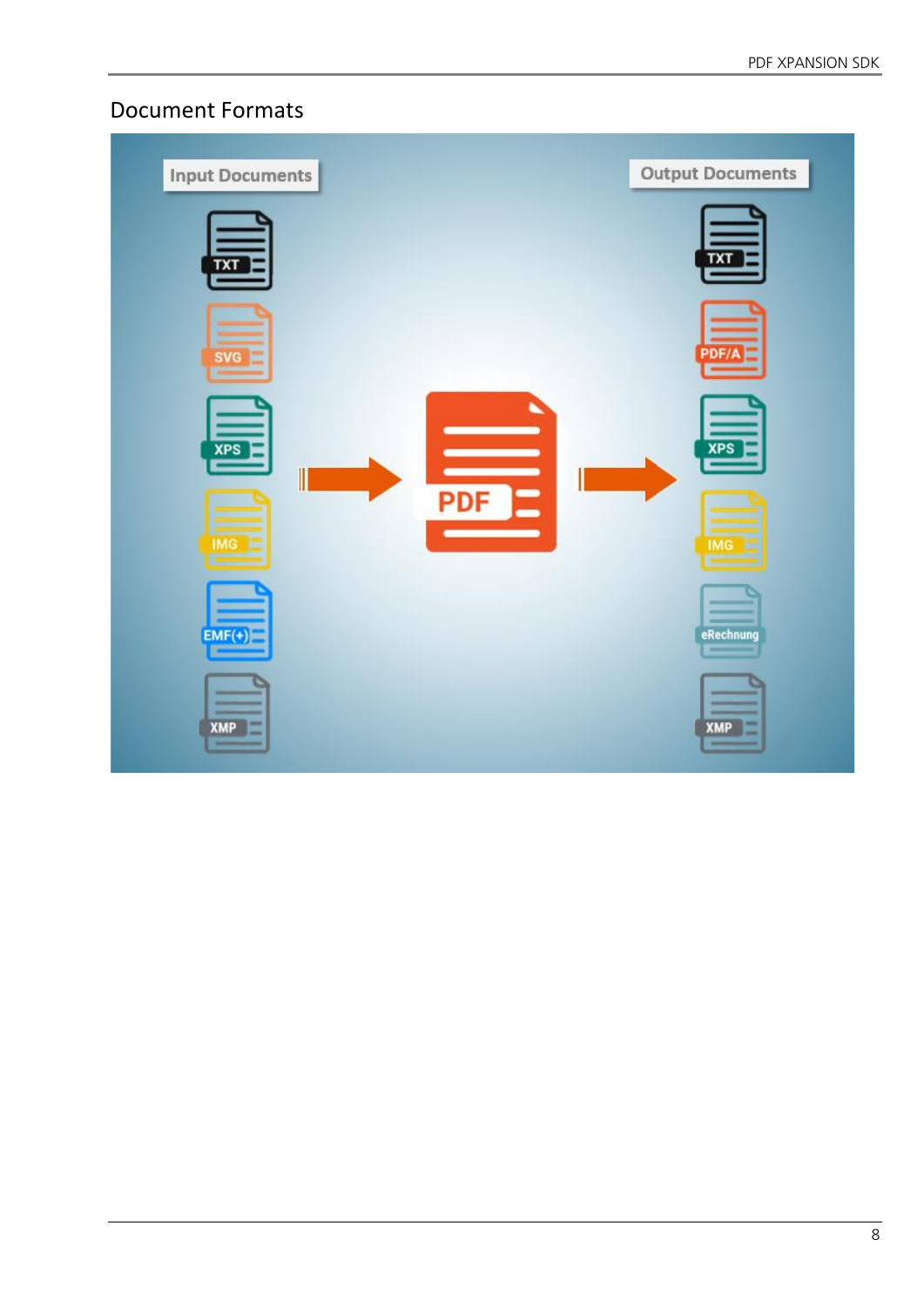## Document Viewer

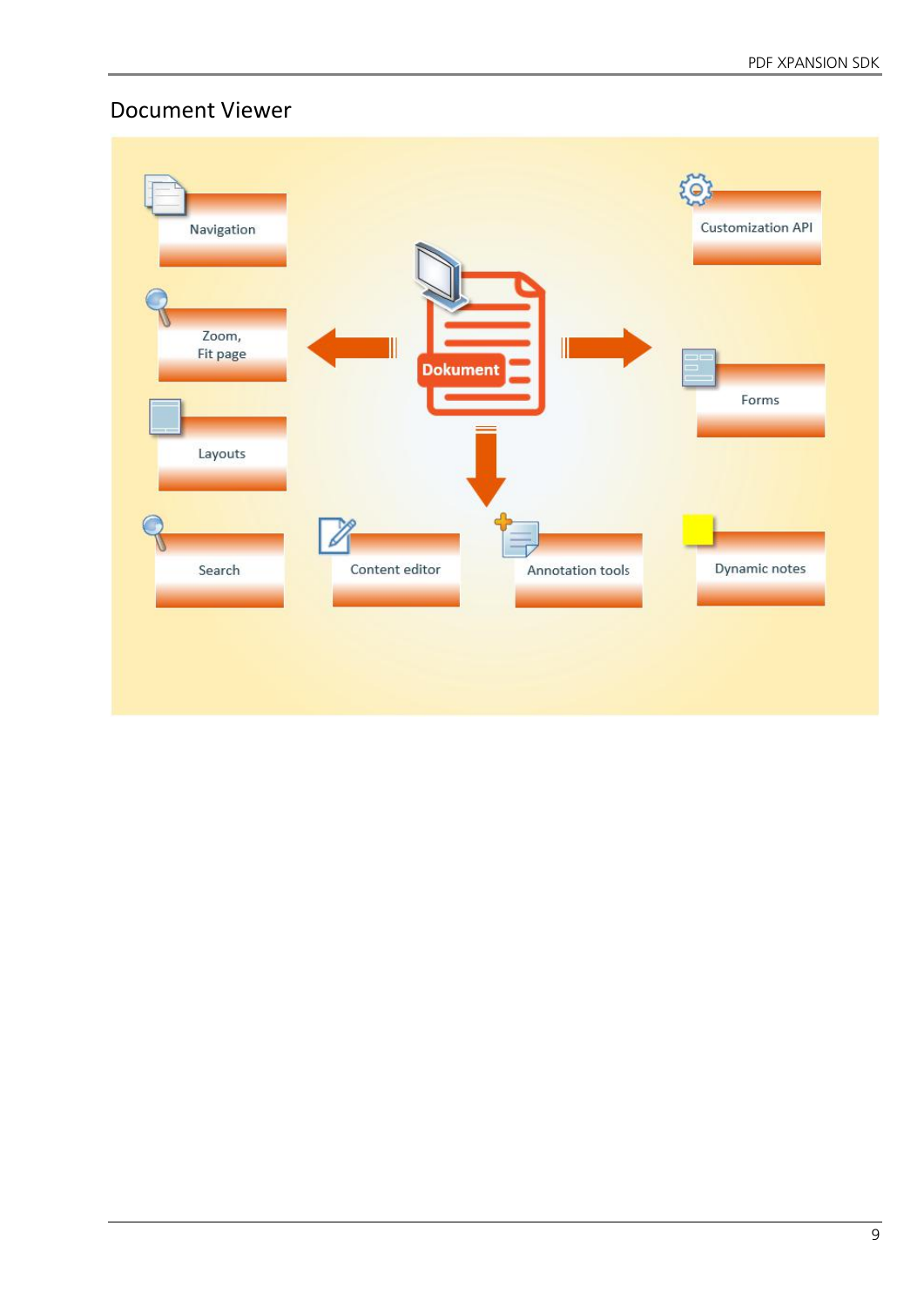### <span id="page-9-0"></span>Electronic Invoices



# Experience

Soft Xpansion has been developing its PDF Xpansion technology for 20 years. It draws upon our twenty years of software development experience and our deep knowledge of the PDF document format and document management techniques.

Our clients have integrated the six previous generations of the PDF Xpansion SDK into hundreds of applications, products and solutions. Using the SDK as a base, we have developed and provide:

- ➢ A wide range of consumer products (Perfect PDF, Perfect Print, Perfect PDF apps)
- ➢ A high-performance server solution (PDF Render Center)
- ➢ Many customized DMS solutions.

Please consult our [Competence Center](https://soft-xpansion.com/solutions/cc/) for more info.

# New Generation

The new generation of PDF Xpansion technology is **PDF Xpansion SDK 16**.

### Development Platforms

This generation of the SDK provides four sets of APIs with similar structures and functionalities:

• **UWP** – applications for Universal Windows Platform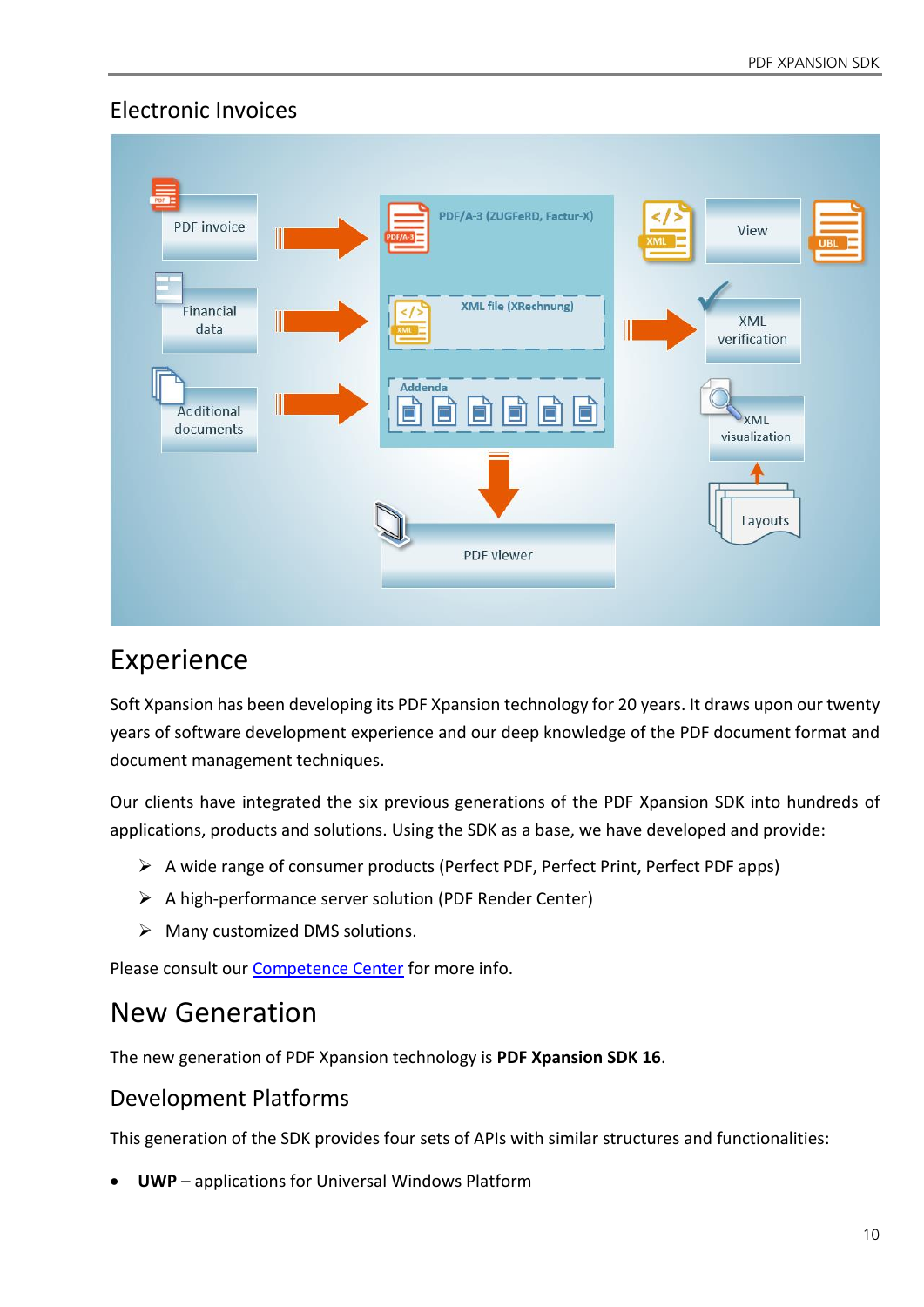- <span id="page-10-0"></span>• **Windows** – applications / services written in C++ as the classic Windows x86/x64 programs
- **DotNET** .NET Framework applications
- **COM** applications written in Delphi, Builder and languages which support OLE Automation

### Operating System Platforms

PDF Xpansion SDK can be used without any functional restrictions and third party components on following Windows versions:

- Windows 11, 10 and Windows Server 2016, 2019
- Windows 8.1 and Windows Server 2012 R2

The currently valid system requirements are listed on a PDF Xpansion SDK web page: [https://soft](https://soft-xpansion.com/support/sys-lic/#sdk)[xpansion.com/support/sys-lic/#sdk.](https://soft-xpansion.com/support/sys-lic/#sdk)

You will find more information about redistributing the SDK in the Redistribution of PDF Xpansion chapter of the PDF Xpansion SDK Reference.

### Hardware Platforms

The PDF Xpansion SDK contains a set of libraries for the x86 and x64 platforms as well as for the ARM processor architecture.

## Multithreading

The PDF Xpansion SDK libraries are safe for multithreaded operations with multiple document objects. You can process several documents in multiple threads without any synchronization. The interface of document object and child objects cannot be considered to be thread-safe. In practice, this means that you cannot access a document and/or child objects from two or more threads without additional synchronization.

### Unicode and Internationalization

The PDF Xpansion SDK libraries are fully Unicode-enabled and provide data types for Unicode-only programming. The libraries do not contain any localizable data or messages. All groups of world languages, incl. Asian and RTL (right-to-left) languages are covered by the PDF Xpansion SDK. Please refer to the section on [OCR possibilities](#page-25-0) for different languages as well.

# Try it?

If you would like to test the performance and functionality of the PDF Xpansion SDK, you can download the current version of the SDK with a trial license from our [website.](https://soft-xpansion.com/support/account/login/) This license allows you to use all of the SDK's functionality but applies a demo watermark to the document pages. Use the samples included in the SDK for a quick start or read the Getting Started chapter in the PDF Xpansion SDK Reference.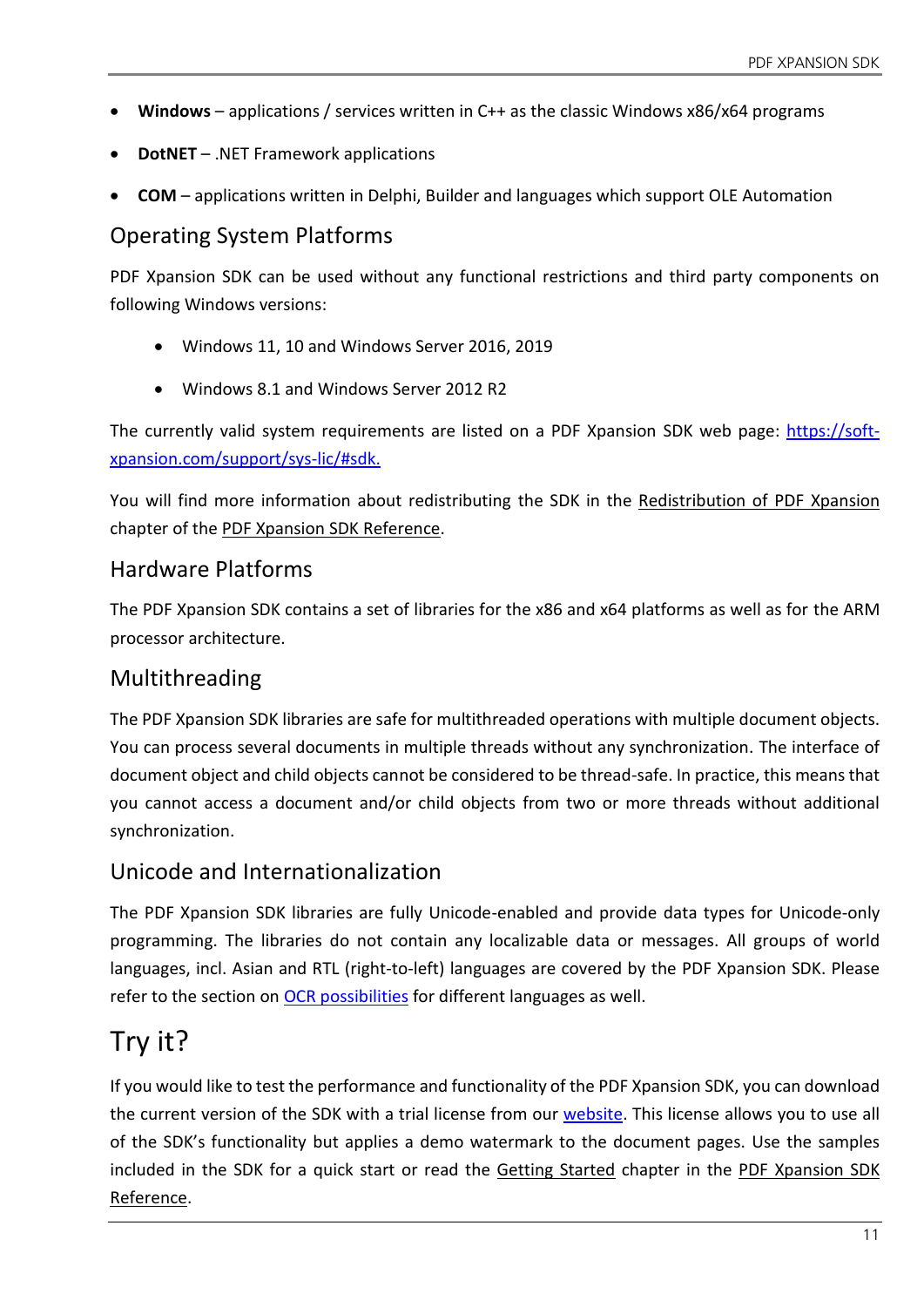<span id="page-11-0"></span>Try our Perfect PDF desktop applications, lik[e Perfect PDF](https://soft-xpansion.com/products/) product family, to experience their powerful features and performance as well. You will also find our **PDF Xpansion SDK-based application** in the [Windows Store.](https://www.microsoft.com/en-us/store/apps/perfect-pdf/9wzdncrdcl7j) Please note that the SDK version used in the applications may differ from the current one.

# Buy it!

The licensing model is simple, flexible and ensures our clients a reasonable price. You will find more information about the licensing model and prices in the [SDK Licensing Model](#page-17-0) chapter.

# SDK Features

# PDF File/Document

## Create PDF Document

There are many ways to create a new PDF document from different sources:

- 1) Import or convert a PDF document from:
- $\triangleright$  The print output of any printable application sent to the virtual printer in EMF/EMF+ format
- ➢ XPS or OXPS documents
- ➢ Plain text
- ➢ Raster images: BMP, TIF, JPG, PNG, GIF, etc.
- ➢ Vector images: SVG
- ➢ HTML files & websites
- ➢ eBook formats: EPUB, MOBI, FB2 files
- 2) Create a new PDF page from an empty page and combine the sequence of pages and metadata in the new PDF document

### Open

The SDK loads a document from any file or stream that conforms to the PDF specification (versions 1.0 – 1.7), to ISO 32000 standards (versions 1 and 2) or to any PDF subset (PDF/A, PDF/X., etc.).

### Save

The SDK saves documents to files or streams conforming to ISO 32000 standards (versions 1 and 2).

### Print

The SDK enables the printing of PDF documents – individual pages, content, comments, forms, etc.

### View/Render Pages

The SDK provides a draw procedure for displaying pages or rendering pages as raster images. This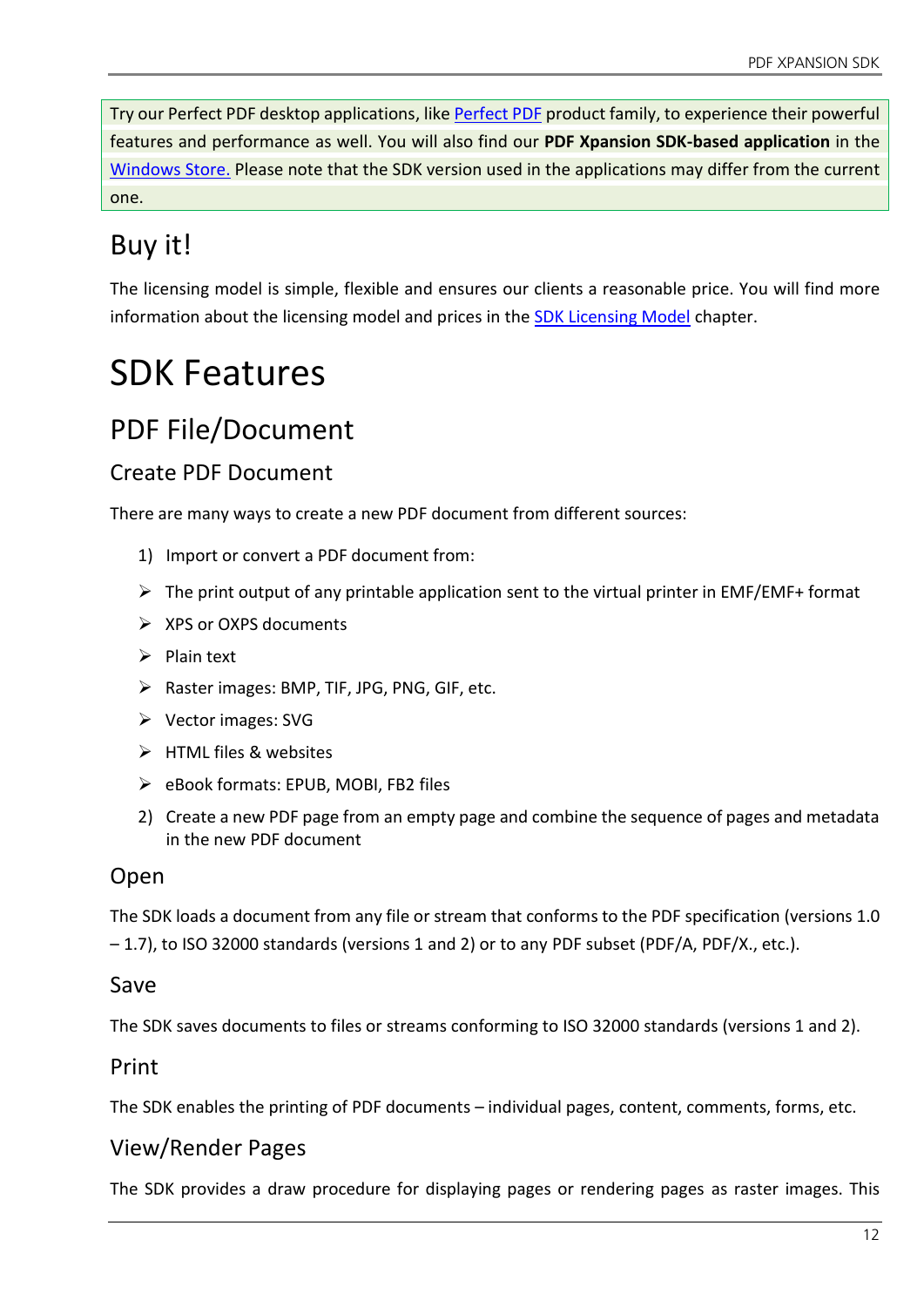procedure uses the Direct2D API. This functionality can be used as a basis for programming your own PDF viewer.

# Combine (Merge) Pages

The content of different pages can be combined into a new page. You can use different methods and layouts to combine the content into one page. Copying selected pages from one document to another is also supported.

# Manage Document Pages

The pages in a document can be added, removed, copied, moved within the document structure, resized and rotated without changing their content.

## Search in Text, Export Text

The SDK can search within a document's text. It is also possible to export plain text.

## Encryption (Document Security)

The SDK loads not only non-encrypted PDF files but also files encrypted using a password security handler and a public-key security handler. The algorithms RC4 and AES are supported, as are different key lengths that are declared in ISO 32000. Additionally, the SDK supports the encryption algorithm specified in ISO 32000-2 and used in Adobe Acrobat X or higher.

The SDK allows you to encrypt documents using these two security handlers and any combination of supported algorithms and key lengths. You can specify user permissions for the encrypted documents.

Support for custom encryption algorithms or security models is available upon request.

### Digital Signatures

The SDK provides an API for signing documents and validating signatures according to all the signature and digest formats declared in the PDF specification. The SDK also supports timestamping signatures.

In addition, the SDK offers support for PAdES signatures (PDF Advanced Electronic Signatures) according to the PAdES standard ETSI (European Telecommunications Standards Institute) EN 319 142. With the PDF Xpansion SDK, documents with conformity levels B, T, LT and LTA can be signed and validated.

### Form Fields

The SDK provides access to data from form fields. It is possible read or write field values. The SDK also allows you to modify forms: add, remove or edit form fields. It enables use of the FDF (Forms Data Format – a file format for representing form data and annotations that are contained in a PDF form) and XFDF (XML Forms Data Format) formats for saving and exchanging form field content.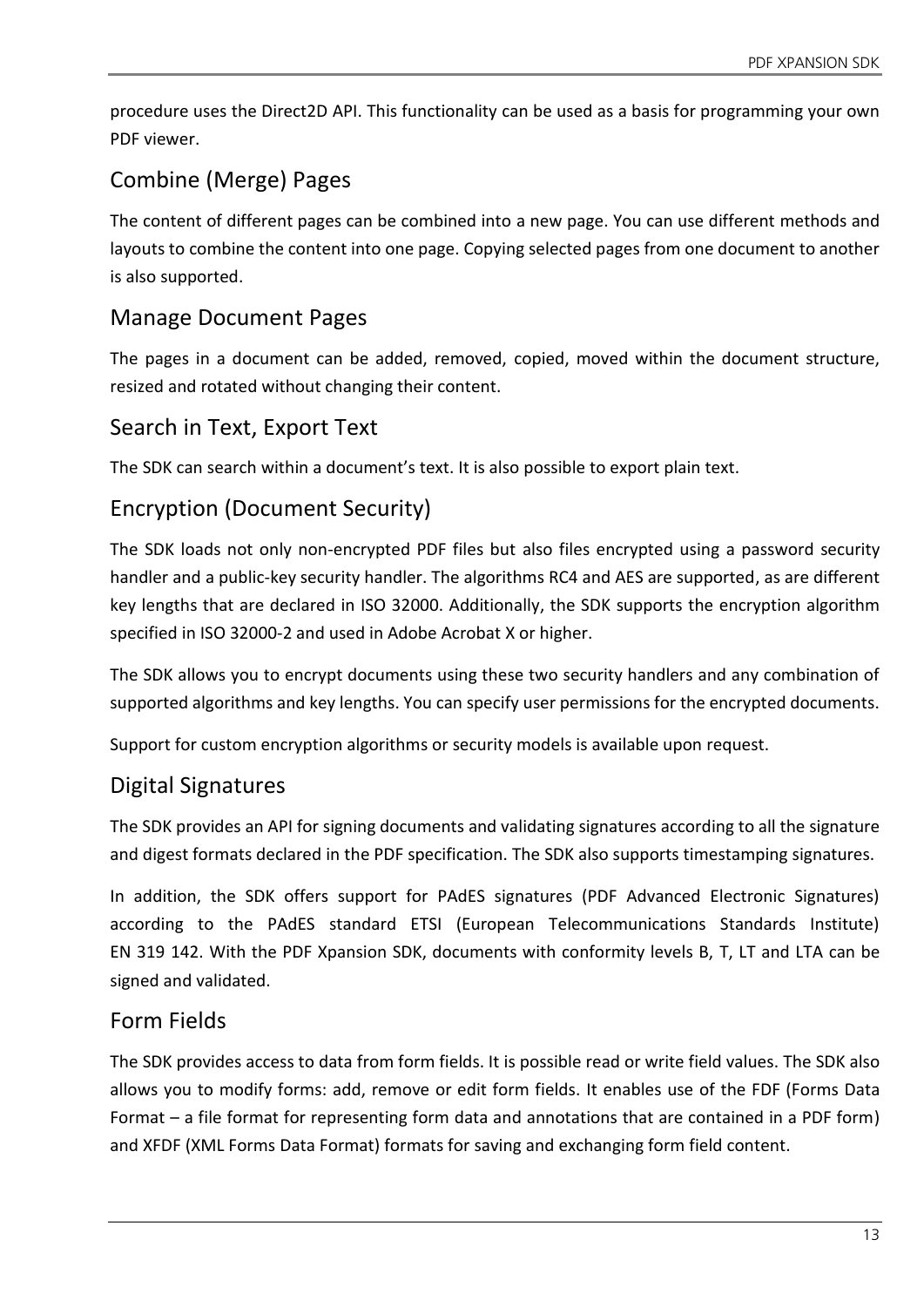### Dynamic Forms – XFA Format

The PDF Xpansion SDK provides a restricted usage of XFA forms (XML Forms Architecture). The following operations are available:

- ➢ Previewing forms in a PDF viewer (filling is not supported)
- ➢ Printing XFA forms
- ➢ API for access to form data (read and fill form content)

### Combine and Split Documents

Using the SDK you can copy pages from one document to another and combine or split new documents. The combine function allows you to copy not only pages but also to correctly copy links, bookmarks, fields, annotations, layers and other elements of PDF documents to a new document.

### Revisions (Incremental Updates)

If a document contains several document versions (revisions), the SDK loads the document in the state of the last version. You can switch to any other revision before you begin editing the document. You can save any changes to the currently loaded document as a new version (revision, incremental update).

### Document Properties and Metadata

The SDK provides an API for accessing different document properties and metadata.

Metadata in XML format (eXtensible Metadata Platform) is supported via the XMP API. All standard XMP schemes are available.

### Document Outline (Bookmarks), Links and Named Destinations

The SDK allows you to use and/or edit the table of contents within a document as well as hyperlinks and named destinations.

### Layers (Optional Content)

The SDK provides an API for using or managing document layers.

### Embedded Files and Portfolio

Insert and explore other files that are embedded in the PDF file. Support for portfolio functionality according to the PDF specification.

### Annotations

The SDK supports most common types of PDF annotations and design elements: text markup, forms (lines, squares, circles, etc.), notes, textboxes, stamps, watermarks, pen, eraser, redactions, media and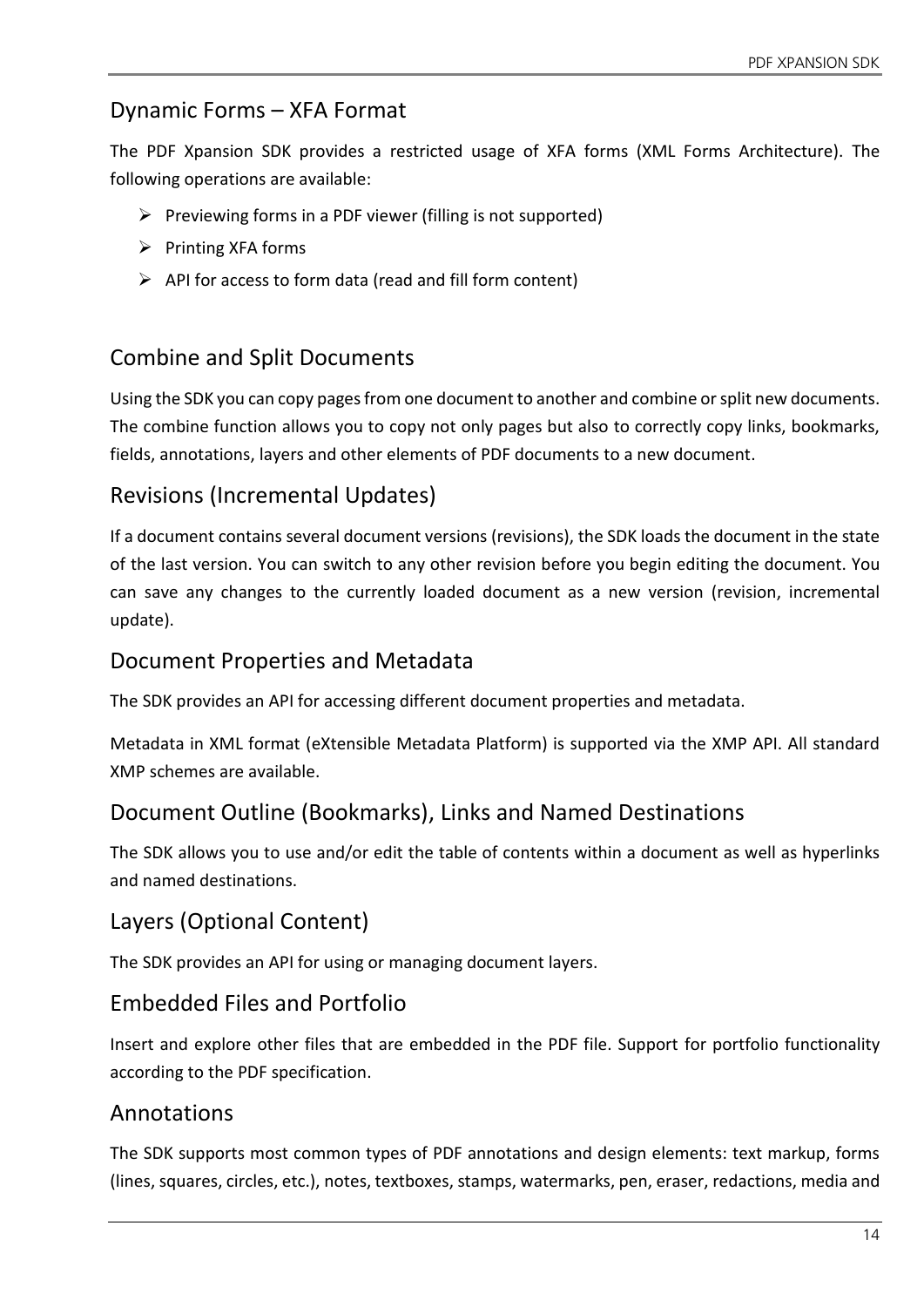<span id="page-14-0"></span>3D annotations, embedded files as comments and repliesin comments. It provides an API for managing annotation properties and allows you to generate appearances after changes in properties. It is possible to create and edit annotations and to display them in Viewer [\(Viewer functionality\)](#page-16-0) as well as to create end user tools for working with annotations in your application.

### Rich Content Functionality

Rich Content is intended for creating PDF content from the very beginning and for editing content in existing PDF files. It provides close access to the page content of PDF and XPS documents. With Rich Content you can create content for new pages (fill the blank pages) and edit the content of pages created by other applications. You can also explore the content of the pages in order to reveal the placement of content objects (text, images, vector elements) on the page, format the text, etc. The Rich Content component is required for enabling editing functionality in your own application.

If you intend to create your own PDF page content editor, you can use our Page Content Editor Tool module, which supplies not only the content editing functionality but also the required user handling.

## Convert to PDF/A

The SDK converts PDF documents to make them compliant with the PDF/A-1, PDF/A-2, PDF/A-3 and PDF/A-4 formats. A, B and U levels of conformity are supported for the respective sub formats.

### Import from XPS

The SDK enables the quick, high-quality conversion of XPS documents to PDF documents.

# Electronic Invoice Processing: ZUGFeRD API, Factur-X, XRechnung

The [ZUGFeRD](https://www.ferd-net.de/standards/what-is-zugferd/index.html) (abbreviation for *Zentraler User Guide des Forum elektronische Rechnung Deutschland*) data format – a universal format for electronic invoice processing and interchange – is supported by the PDF Xpansion SDK. The format is currently (May 1, 2022) defined in several specifications: 1.0, 2.0, 2.1, 2.1.1 and 2.2. For all specifications, the PDF Xpansion SDK offers functionality to read ZUGFeRD compliant invoices with access to the metadata, to verify their structure and to create new ones, i.e. to perform all steps of ZUGFeRD compliant processing of invoices. All ZUGFeRD profiles (three for version 1.0, five for 2.0 and six for 2.1.1 and 2.2) can be used in the PDF Xpansion SDK.

ZUGFeRD 2.0 and higher versions have been developed in close coordination with the French data format Factur-X. Both formats are identical from the technical point of view. The PDF Xpansion SDK supports Factur-X as well.

The data structure of ZUGFeRD 2.0 and higher versions is based on the EU standard EN 16931 – just like the German data format XRechnung. ZUGFeRD 2.0 and higher offer a profile named "EN 16931", which in so far is identical to XRechnung. This profile may be used to send invoices to public authorities. In Germany, XRechnung is the official electronic invoice format in business relations with public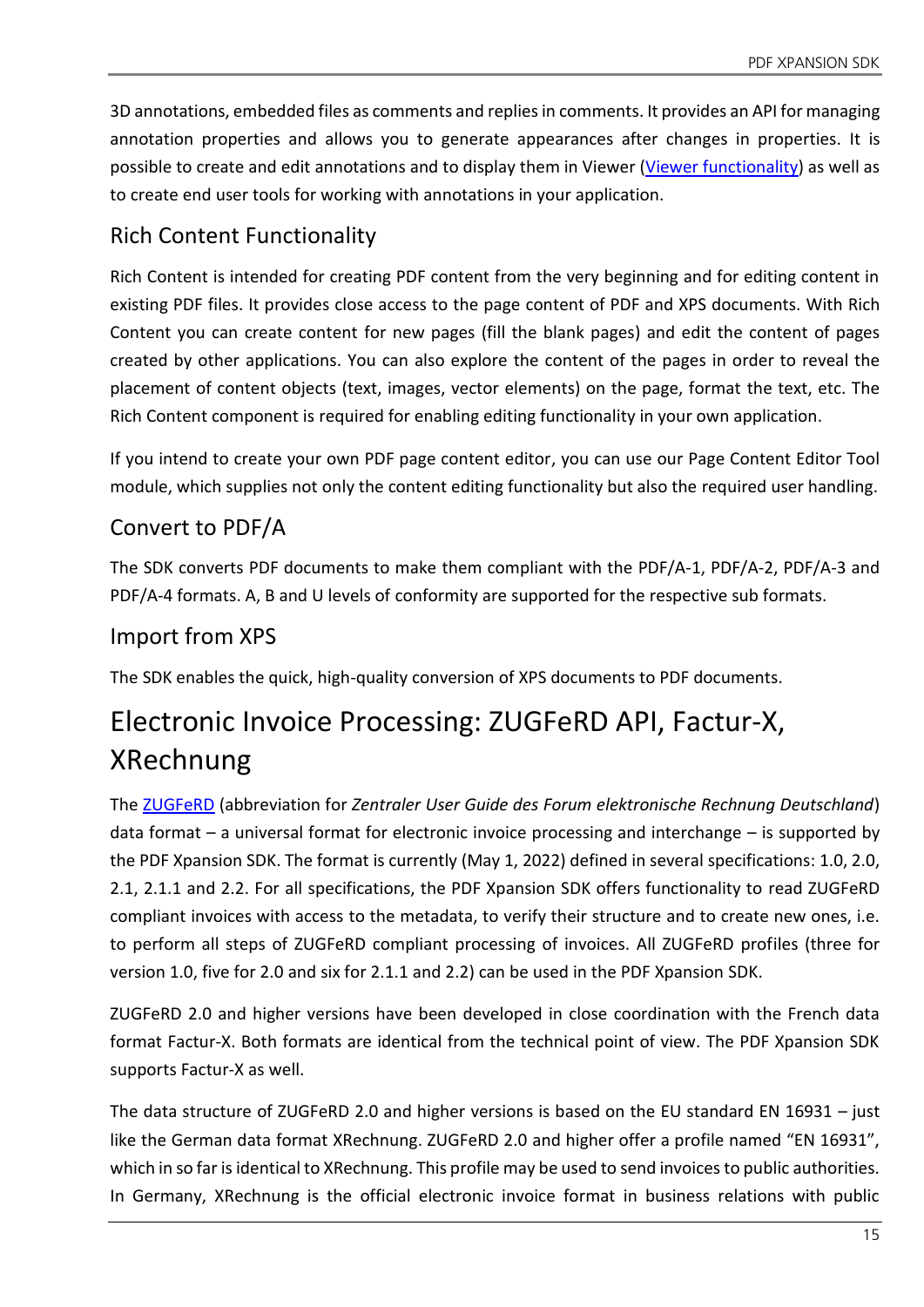<span id="page-15-0"></span>authorities.

Moreover, the current version of PDF Xpansion SDK 16 also supports XRechnung directly (standards 2.2/2.1.1/2.0.1/2.0/1.2.2), namely its syntax format UN/CEFACT Cross Industry Invoice.

The PDF Xpansion SDK offers visualization of the content of XML files, especially XRechnungen, for all profiles in the form of a PDF file created with PDF Xpansion SDK. This file contains all of the data that is in an XML file, but unlike the XML file in a human-readable form that can also be printed out in a legible manner. A company-specific template can be used as well for the outgoing invoices created in a company. This must then be created separately by soft Xpansion according to company specifications.

There is also a possibility to apply the digitally signatures to the ZUGFeRD / Factur-X invoice files, including also the PAdES signatures. Entering a stamp is also possible. The corresponding PDF functions must be licensed for this functionality.

# XPS File/Package/Document

### Open

The SDK loads packages from any file or stream that conforms to the XPS specification.

#### Save

The SDK saves packages to files or streams conforming to the XPS specification.

### Properties

The SDK provides package properties for reading and editing.

#### Documents and Pages

The SDK provides an API for managing documents within packages and pages within documents.

#### Print

The SDK makes it possible to print a single document or all the documents in a package.

#### View/Render Pages

The SDK provides a draw procedure for displaying pages or rendering pages as raster images. This procedure uses the Direct2D API.

### Search in Text, Export Text

The SDK provides search functionality for text search within a document or package. Exporting plain text is possible.

### Outline, Links and Named Destinations

The SDK provides an API for navigating within documents/packages and for editing outline structures,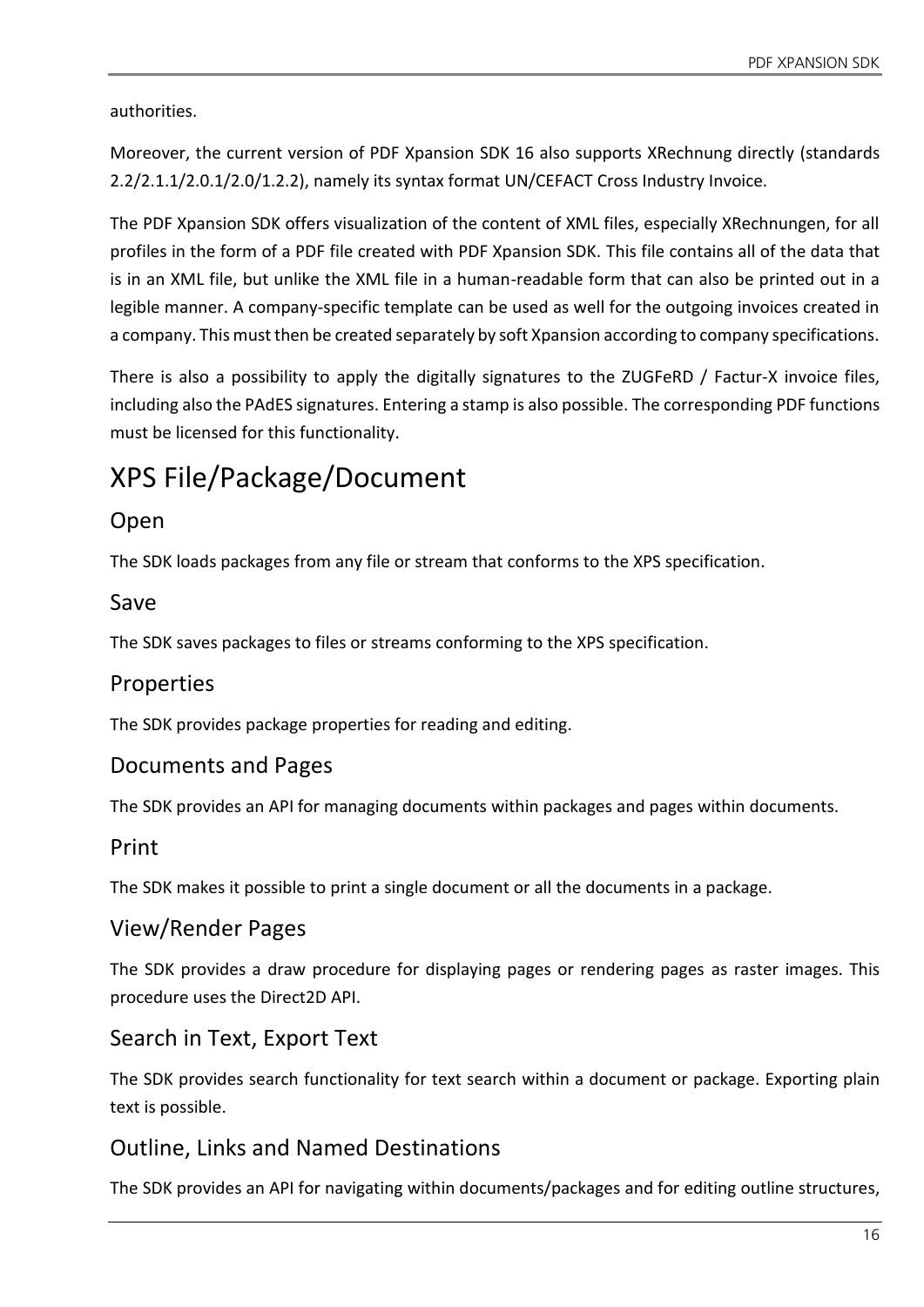<span id="page-16-0"></span>links and named destinations.

## Export to PDF

The SDK enables the quick, high quality conversion of XPS documents to PDF documents.

# Rich Content Functionality for XPS

Rich Content provides functionality for creating and editing XPS files similar to the functionality provided for PDFs.

# Viewer

The SDK provides several platform-oriented implementations of our document viewer. Using these viewer implementations, you can quickly and easily integrate powerful PDF, XPS, text and image viewers into your application. You can also display your documents in your own structure and layout using these viewer implementations.

The viewer provides a wide spectrum of traditional document viewer functions: different layouts, zooming, scrolling, etc. Using powerful and effective event mechanisms provided by the viewer, your application can extend the standard functionality of the viewer and implement custom tools (please refer to the viewer's ToolMode property in the PDF Xpansion SDK Reference) for the visual processing of PDF or other documents.

The viewer is a window or control (according to the development platform) that displays PDF, XPS or other documents and processes for end user activity (touchscreen, mouse and keyboard input).

# Navigation

The layout canvas can be scrolled by the program or by the end user. The viewer allows navigation to specific pages or exact places on the page. The viewer also supports hyperlinks in PDF and XPS documents.

## Interactive Forms

The viewer provides the possibility to fill interactive form fields in PDF files.

## Read and Edit Document Notes

The viewer implements dynamic popups for markup annotations in PDF documents – the end user can read and/or edit annotations and notes in the PDF file.

# Annotation Tools

The viewer implements multiple interactive tools. These tools provide the end user with the ability to make annotations in PDF documents: text markup, textboxes and callouts, pen markup, sticky notes, stamps, etc. as well as to edit or delete the existing annotations. The annotations can be viewed in popup windows, inline as well as in a panel view. Dynamic notes are also supported.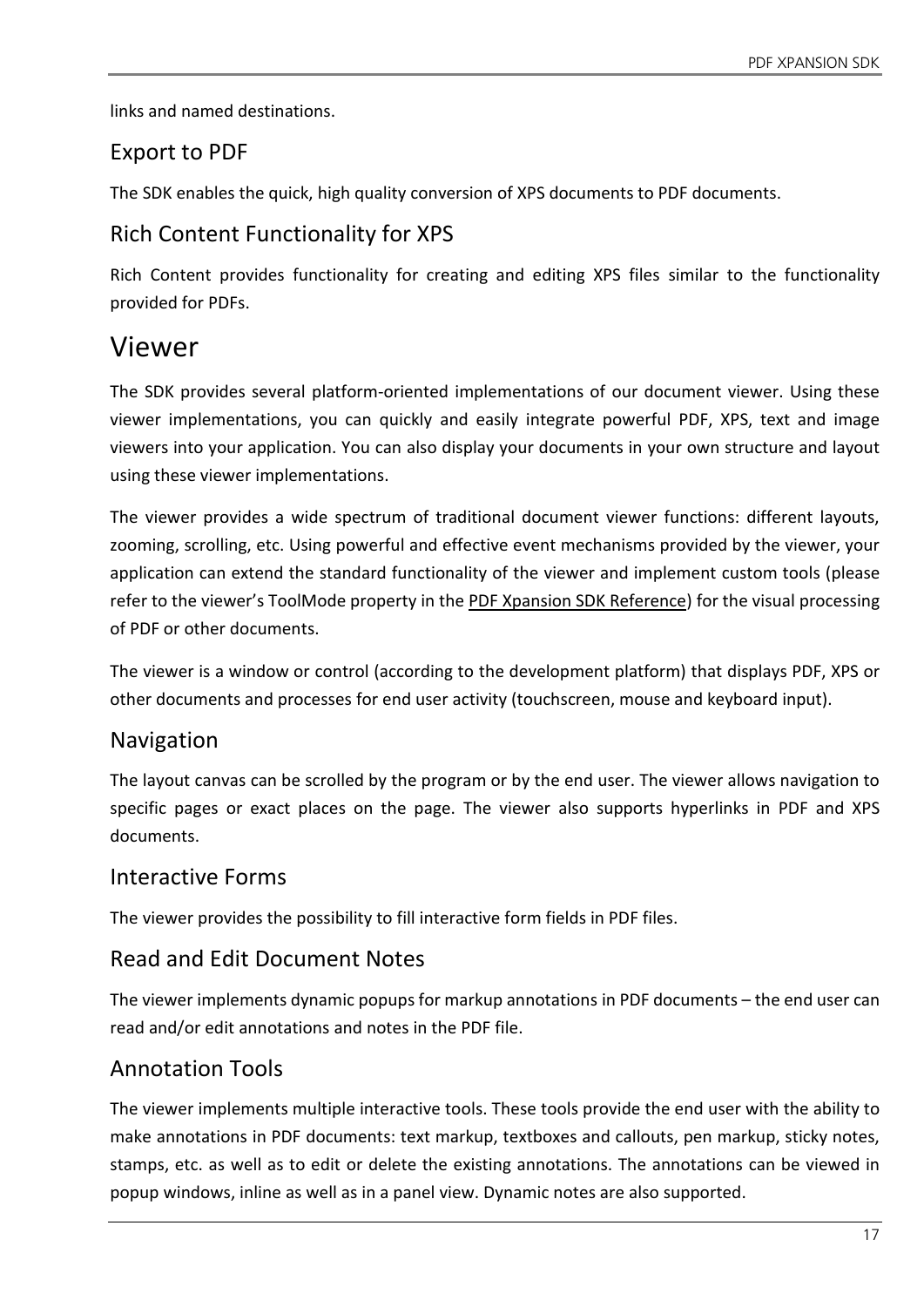## <span id="page-17-0"></span>Interactive End User Tools

Some common tools provide additional comfort to the end user:

- ➢ Magnifying glass and snapshot (screenshot tools)
- ➢ Tracker and rectangle zones tool for visual annotation processing
- $\triangleright$  Stylus pen

### Customization

You can customize and extend the viewer functionality using the viewer API and the flexible event model.

# Global Settings and Object Factory

# Global SDK Settings

You can get or set several common SDK settings and properties: memory usage, file caching, local time offset, etc.

# Object Factory

You can create several SDK objects using the object factory interface.

# SDK Licensing Model – Pay Only Once!

This chapter describes the licensing model and is intended to help you select the optimal type of license. It is not a license itself.

The licensing model is simple, flexible and ensures our clients a reasonable price. This model has many **advantages** that distinguish it from other licenses for similar technologies.

### **Advantage 1: Royalty-free license.**

You only pay for it once. The price does not depend on the number of the customers the licensee has, on the number of products produced by the licensee using the PDF Xpansion SDK or on the number of products sold. The license does not require sales reports for products using the SDK libraries nor are there royalty payments. The license does not stipulate any annual payments during the whole period of using the purchased version of the PDF Xpansion SDK, except for optional maintenance payments.

#### **Advantage 2: No developer licenses.**

The license does not stipulate that you should buy "developer licenses", which means that it does not restrict the number of workstations at a single company location where the library can to be integrated into the licensee's products.

#### **Advantage 3: Pay for what you really need.**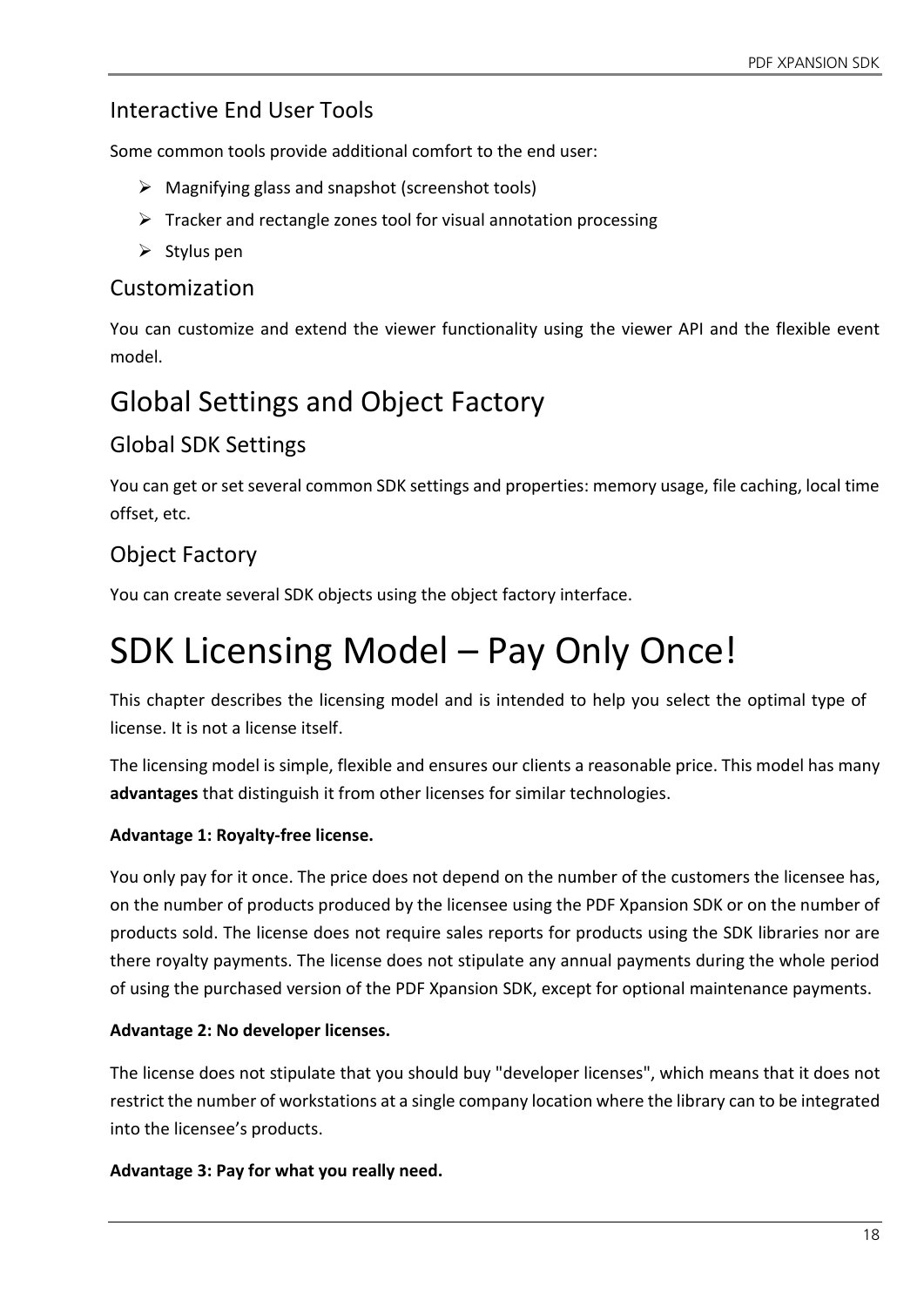<span id="page-18-0"></span>You purchase only the functionality you now need and do not have to pay for the whole SDK or for unnecessary components.

#### **Advantage 4: Extend functionality – it is easy!**

The only thing you need to do is order the additional functionality. You only pay for the additional components or features. There is no processing fee.

# License Conditions

- ➢ The scope of the licenses is limited to service functionality: using the PDF Xpansion SDK as the main functionality of a customer's products is not permitted. This means that the SDK cannot be used as the kernel or core of an application but it can be used as a service or a component of it.
- ➢ The PDF Xpansion SDK may not be passed on to third parties, either in modified or unmodified form, in such a way that these third parties can use it themselves as a development tool.
- ➢ PDF Xpansion SDK components may only be used/invoked by and as part of components and (sub)projects created by Licensee. All applications and projects may only be published by the same copyright holder.
- $\triangleright$  The final decision about an applicable license type will be made by the licensor, soft Xpansion.

#### Maintenance

You can purchase technical support service and assistance with the integration of the SDK into client products, as well as maintenance, as an add-on. This is a paid service. Purchasing the service entitles you to:

- $\triangleright$  Free SDK updates after the release of a new SDK version you will receive a license with the permissions included in the previous one
- $\triangleright$  Professional tech support via email or by phone
- $\triangleright$  Quick, priority bug fixing with short response times
- ➢ Small improvements to the current SDK version at the client's request, following coordination with the developers and based on the technical resources required

# License Types

There are two license types for the PDF Xpansion SDK: Business and Corporate.

#### Business License

The license permits the use of the PDF Xpansion SDK as follows:

 $\triangleright$  Within the company (unlimited company locations in one country) with less than 500 employees (all company locations counted together). Additionally, the total number of documents processed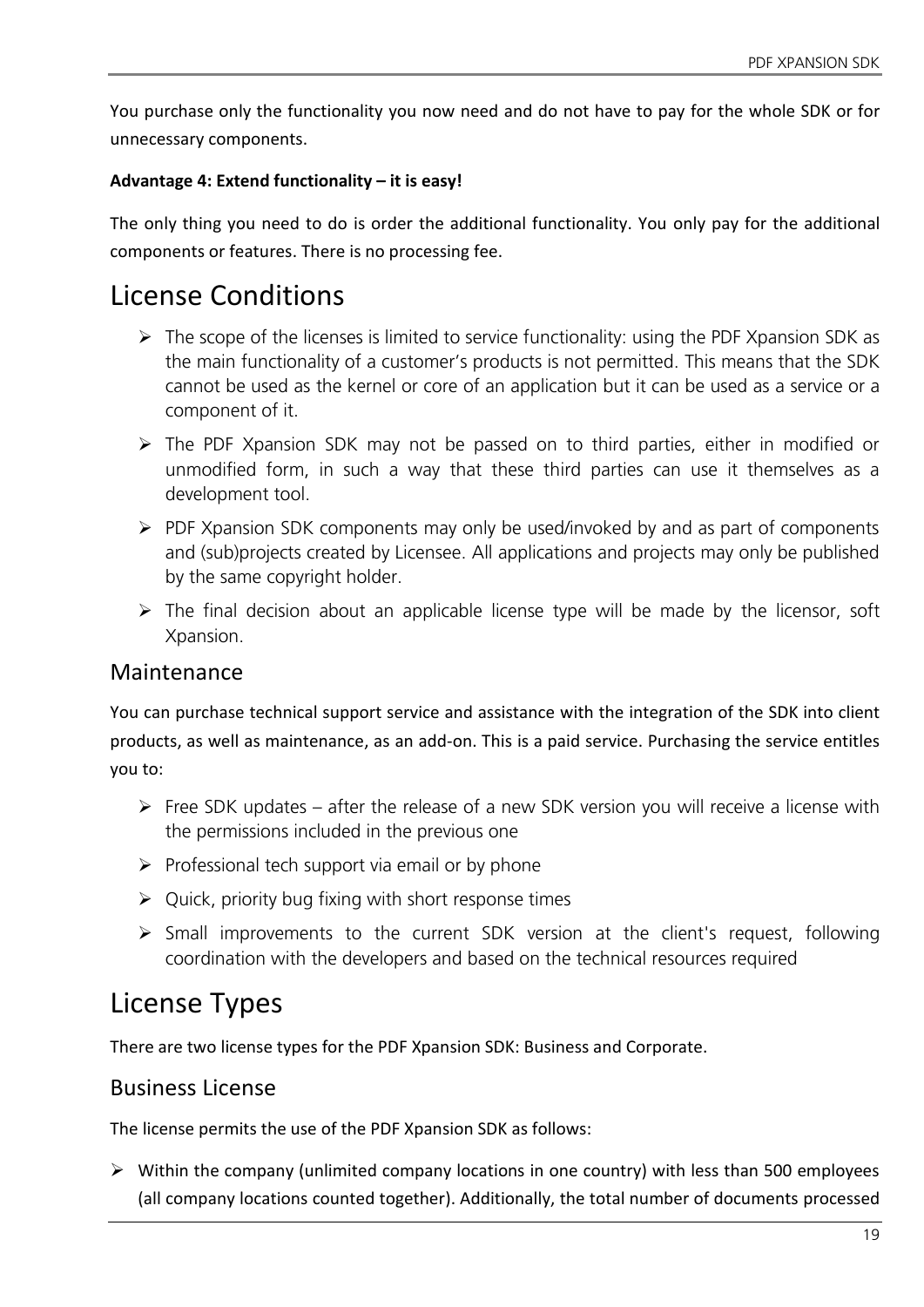<span id="page-19-0"></span>with the PDF Xpansion SDK must not exceed 5000 per month, on a one-year basis.

➢ For a distribution of products created by the licensee as **standard applications** (available for purchase as standalone and ready-to-use products released by a single copyright owner). An unlimited number of products and sales (royalty free) worldwide is permitted.

The Business license cannot be used in the following cases:

- ➢ Using the SDK in individual solutions or components (non-standard applications) outside your company
- $\triangleright$  Using the SDK as part of another SDK or development tool
- $\triangleright$  Software development and distribution in a worldwide corporate group (concern, holding, etc.) with several legal persons within the group.

#### Corporate License

The special Corporate license permits the use of the PDF Xpansion SDK in cases that are not covered by the Business licenses. Contact us for our Corporate license prices and conditions.

# License Agreement

You will find more information about the various licenses and maintenance services in the license agreement. You can request [the agreement template via email.](mailto:pdf@soft-xpansion.com)

# Prices

The price for the PDF Xpansion SDK depends on the type of license and is consists of three components:

- $\triangleright$  Required functionality only the features you need (one royalty-free fee)
- $\triangleright$  Additional properties and services supported platforms, languages, etc. (additional one-time royalty-free fee)
- $\triangleright$  Maintenance optional service, annual fee

Below you will find the current price list for the individual features, properties and services. Only the prices for the Business license are listed. They are intended to serve as an orientation and may vary depending on the actual requirements of the licensee. The prices for the Corporate license depend on how the PDF Xpansion SDK will be used in the licensee's tasks and projects and are calculated individually. Please [contact us](mailto:pdf@soft-xpansion.com) to request an offer based on your needs.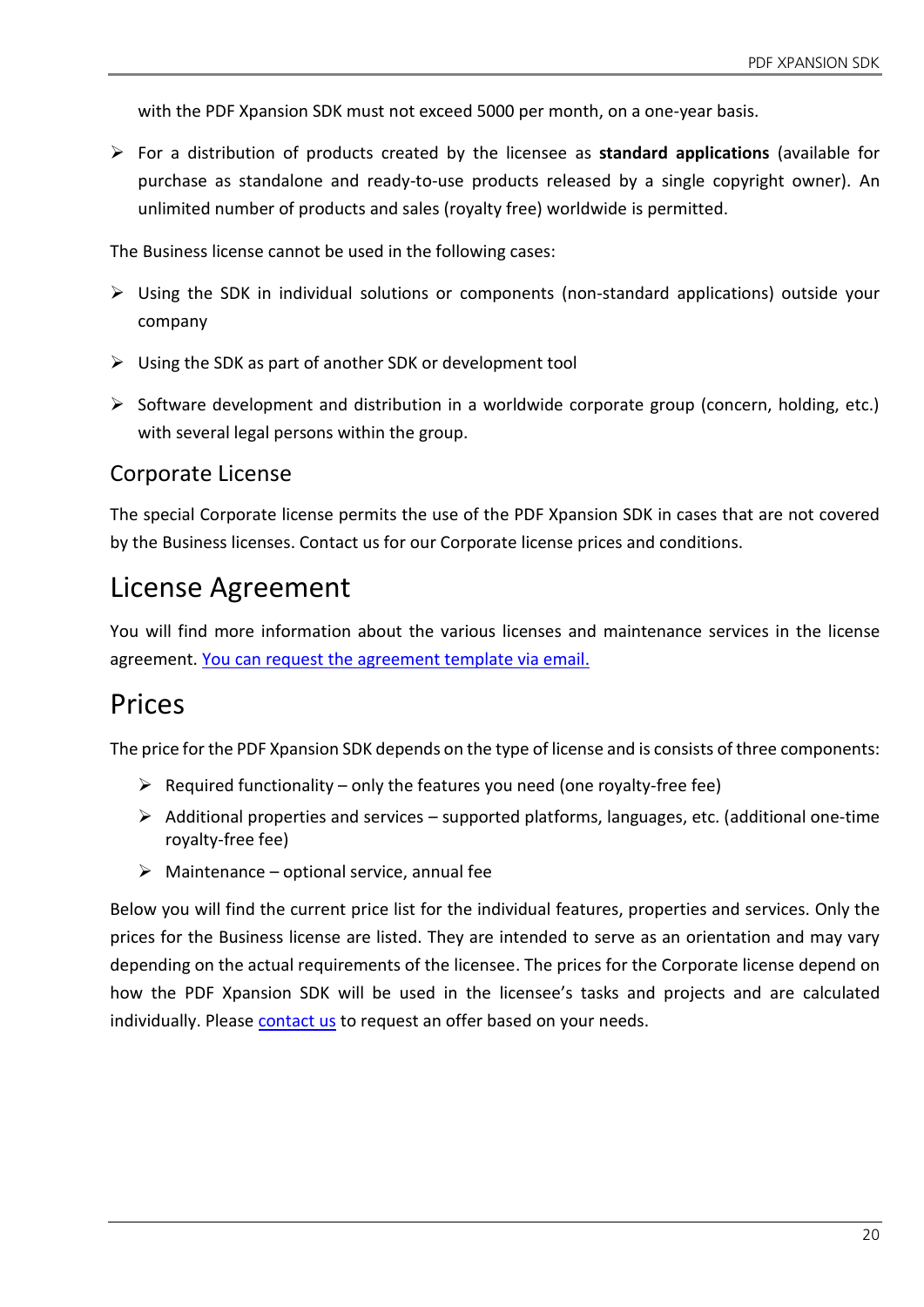| <b>Functionality</b>                                                                                                                   | Price $(\epsilon)$ |
|----------------------------------------------------------------------------------------------------------------------------------------|--------------------|
| <b>PDF Functionality</b>                                                                                                               |                    |
| Open file/stream                                                                                                                       | 1,000              |
| Save file/stream                                                                                                                       | 1,000              |
| Open/save encrypted documents (open and save permissions are required), incl.<br>encryption of the documents                           | 200                |
| Save changes in PDF as a revision (save permission is required)                                                                        | 300                |
| Load linearized part / save linearized file/stream                                                                                     | 500                |
| Split/combine documents (open and save permissions are required)                                                                       | 500                |
| Compose pages (merge the content of pages, copy pages within a document)                                                               | 500                |
| Page management (add, move, remove, resize, etc.)                                                                                      | 100                |
| Search text (and export plain text)                                                                                                    | 500                |
| Print document                                                                                                                         | 500                |
| Render and/or display pages                                                                                                            | 2,000              |
| Signatures - verify and sign, with timestamps                                                                                          | 500                |
| Certification signatures, document timestamps (signatures permission required)                                                         | 300                |
| PAdES signatures, verification of all conformance levels, signing with B & T<br>conformance levels (signatures permission is required) | 500                |
| PAdES signatures, signing with LT & LTA conformance levels (all signature permissions<br>required)                                     | 1,000              |
| Form fields - fill and read values, create and edit properties                                                                         | 500                |
| FDF, XFDF (import/export/submit), HTML (submit)                                                                                        | 500                |
| Links, Bookmarks (TOC, Outline), Named destinations                                                                                    | 300                |
| Annotations - processing using the SDK API                                                                                             |                    |
| Text markup                                                                                                                            | 300                |
| Notes, stamps, watermarks                                                                                                              | 300                |
| Textbox & callout                                                                                                                      | 300                |
| Pen, eraser                                                                                                                            | 300                |
| Redactions                                                                                                                             | 500                |
| Shape (line, rectangle, circle, etc.)                                                                                                  | 500                |
| Media & 3D annotations                                                                                                                 | 500                |
| Attachment annotations                                                                                                                 | 200                |
| Replies & statuses for comments                                                                                                        | 500                |
| Layers                                                                                                                                 | 300                |
| <b>Embedded files</b>                                                                                                                  | 300                |
| Associated files (relationships of embedded files)                                                                                     | 200                |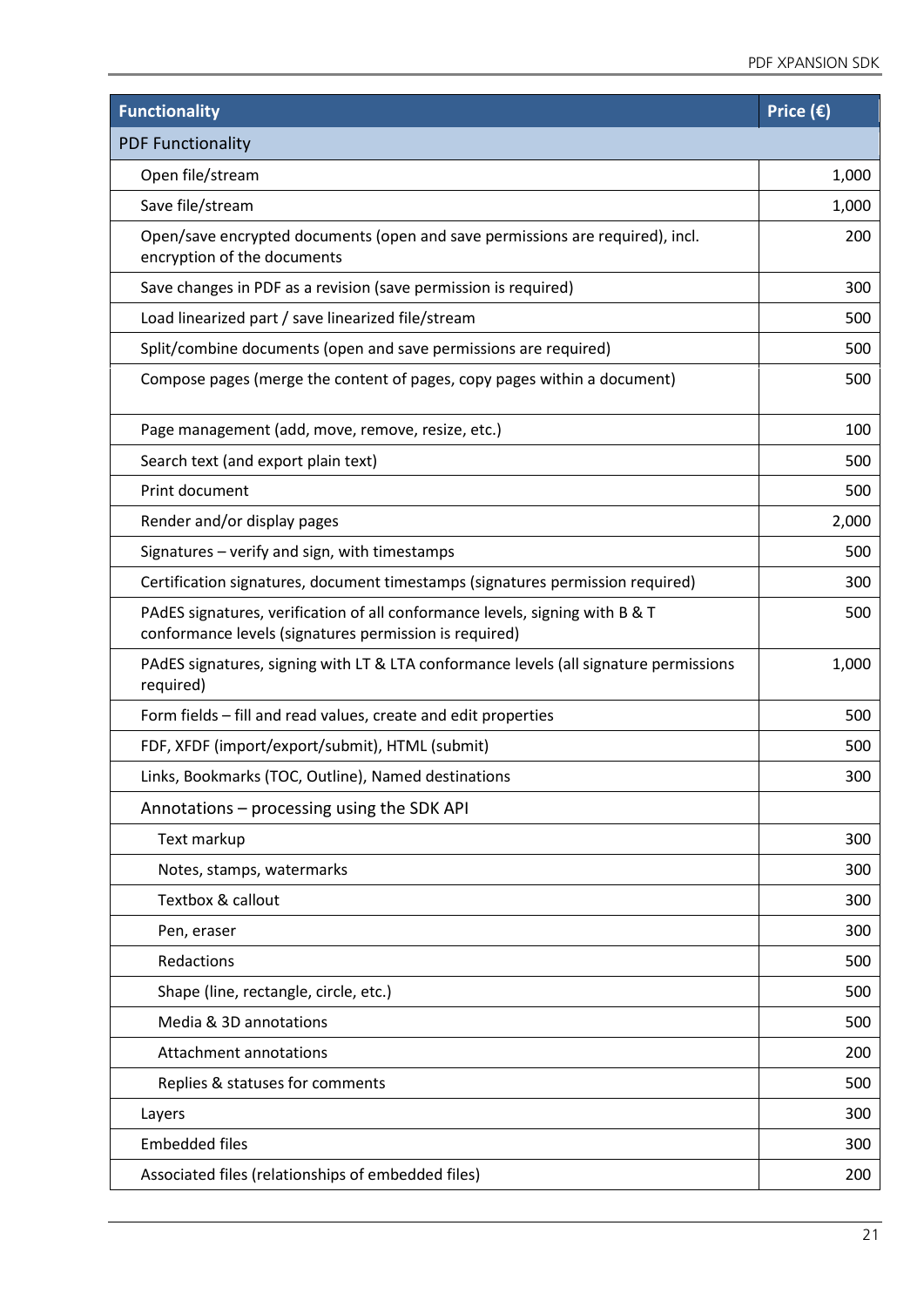| Fonts / raster images collections<br>Logical document structure and marked content (tagged PDF)<br>Create/Process<br>Explore PDF content (Rich Content API, non-interactive) | 300<br>1,000<br>2,000<br>2,000 |
|------------------------------------------------------------------------------------------------------------------------------------------------------------------------------|--------------------------------|
|                                                                                                                                                                              |                                |
|                                                                                                                                                                              |                                |
|                                                                                                                                                                              |                                |
|                                                                                                                                                                              |                                |
| Create and edit PDF content (Rich Content API, non-interactive)                                                                                                              |                                |
| Edit PDF content = Explore + Create                                                                                                                                          |                                |
| Convert to PDF/A- $1^1$                                                                                                                                                      | 1,500                          |
| Convert to PDF/A-2 <sup>1</sup>                                                                                                                                              | 1,000                          |
| Convert to PDF/A-3 <sup>1</sup>                                                                                                                                              | 1,000                          |
| Convert to PDF/A-4 <sup>1</sup>                                                                                                                                              | 1,000                          |
| Import from XPS (open XPS and save PDF permissions are required)                                                                                                             | 1,500                          |
| Import GDI metafiles (EMF) as a page                                                                                                                                         | 1,000                          |
| Import GDI+ metafiles (EMF+) as a page                                                                                                                                       | 1,500                          |
| Execute PDF JScripts <sup>2</sup>                                                                                                                                            | 2,000                          |
| Optimization                                                                                                                                                                 |                                |
| Flatten fields, annotations and layers                                                                                                                                       | 500                            |
| Optimization of page content                                                                                                                                                 | 500                            |
| Optimization of DOM                                                                                                                                                          | 500                            |
| <b>Text vectorization</b>                                                                                                                                                    | 500                            |
| Electronic Invoicing, Standard "EN 16931-1:2017"                                                                                                                             |                                |
| PDF/A based invoices                                                                                                                                                         |                                |
| Extract XML invoice (all standards <sup>3</sup> ), including validation of embedding                                                                                         | 500                            |
| Create invoices using compliant XML invoice and PDF file,<br>including converting to PDF/A-3 (one standard/all standards $3$ )                                               | 1500/2000                      |
| Display PDF/A part of invoice in the viewer                                                                                                                                  | 1500                           |
| Print PDF/A part of invoice                                                                                                                                                  | 500                            |
| XML based invoices                                                                                                                                                           |                                |
| Extract invoice data (all standards <sup>3</sup> ), including validation of XML structure.<br>All profiles, excluding "Extended"                                             | 500                            |
| Create invoice using SDK API (one standard/all standards <sup>3</sup> ).<br>All profiles, excluding "Extended"                                                               | 1000/1500                      |
| Extended profile support (extract and/or create permissions are required)                                                                                                    | 500                            |
| Read invoices: Import from XML in UBL syntax to an UN/CEFACT invoice                                                                                                         | 1000                           |
| Visualize invoice (generate PDF using XML invoice and design template)                                                                                                       | 1000                           |
| Customization of design templates for the visualization                                                                                                                      | on demand                      |
| Reformat invoice from one standard <sup>3</sup> to another                                                                                                                   | 300                            |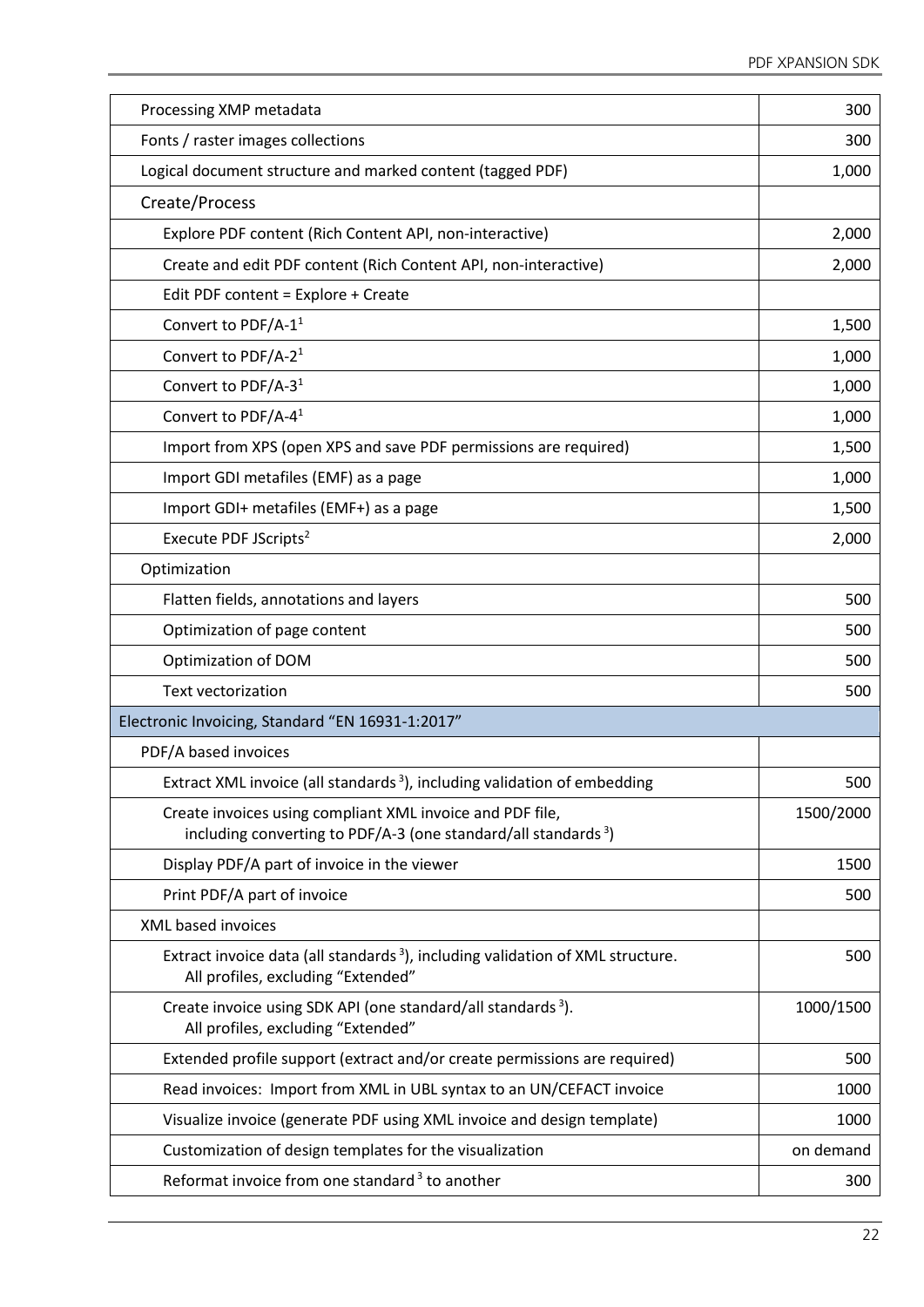| PDF and XML based invoices                                                     |       |
|--------------------------------------------------------------------------------|-------|
| Attachments (embedded documents and files)                                     | 500   |
| <b>XPS/OXPS Functionality</b>                                                  |       |
| Open file/stream                                                               | 750   |
| Save file/stream                                                               | 750   |
| Split/combine documents/packages (open and save permissions are required)      | 500   |
| Compose pages (merge content of pages, copy pages within a document)           | 300   |
| Page management (add, move, remove and transform)                              | 200   |
| Search text (and export plain text)                                            | 300   |
| Print document                                                                 | 300   |
| Draw/render pages                                                              | 1,500 |
| Signatures (verify/sign)                                                       | 500   |
| Processing                                                                     |       |
| Explore XPS content (Rich Content Editor)                                      | 1,000 |
| Create XPS content (Rich Content Editor)                                       | 1,000 |
| Import from PDF (open PDF and save XPS permissions are required)               | 1,500 |
| <b>Viewer Functionality</b>                                                    |       |
| Basic functionality (open document and display pages permissions are required) | 1,000 |
| Form filling                                                                   | 500   |
| Popups, thumbnail view, snapshots (viewer state)                               | 300   |
| Media player API                                                               | 500   |
| WPF control (basic functionality permission is required)                       | 300   |
| Interactive end user tools                                                     |       |
| Magnifying glass & snapshot (screenshot) tools                                 | 200   |
| Tracker tool (supports creating notes, stamps & watermarks)                    | 200   |
| Rectangle zones tool (supports creating/editing form fields, links, etc.)      | 200   |
| Text selection, text markup                                                    | 300   |
| Stylus                                                                         | 300   |
| Management of PDF annotations (move, resize, delete, etc.)                     | 300   |
| PDF textbox & callout                                                          | 300   |
| PDF pen, eraser                                                                | 300   |
| PDF shapes (line, rectangle, circle, etc.)                                     | 300   |
| Page content editor tool (Rich Content permissions are required)               | 2,000 |
| <b>Text Box editor</b>                                                         | 500   |
| Dynamic notes                                                                  |       |
| Text markup                                                                    | 500   |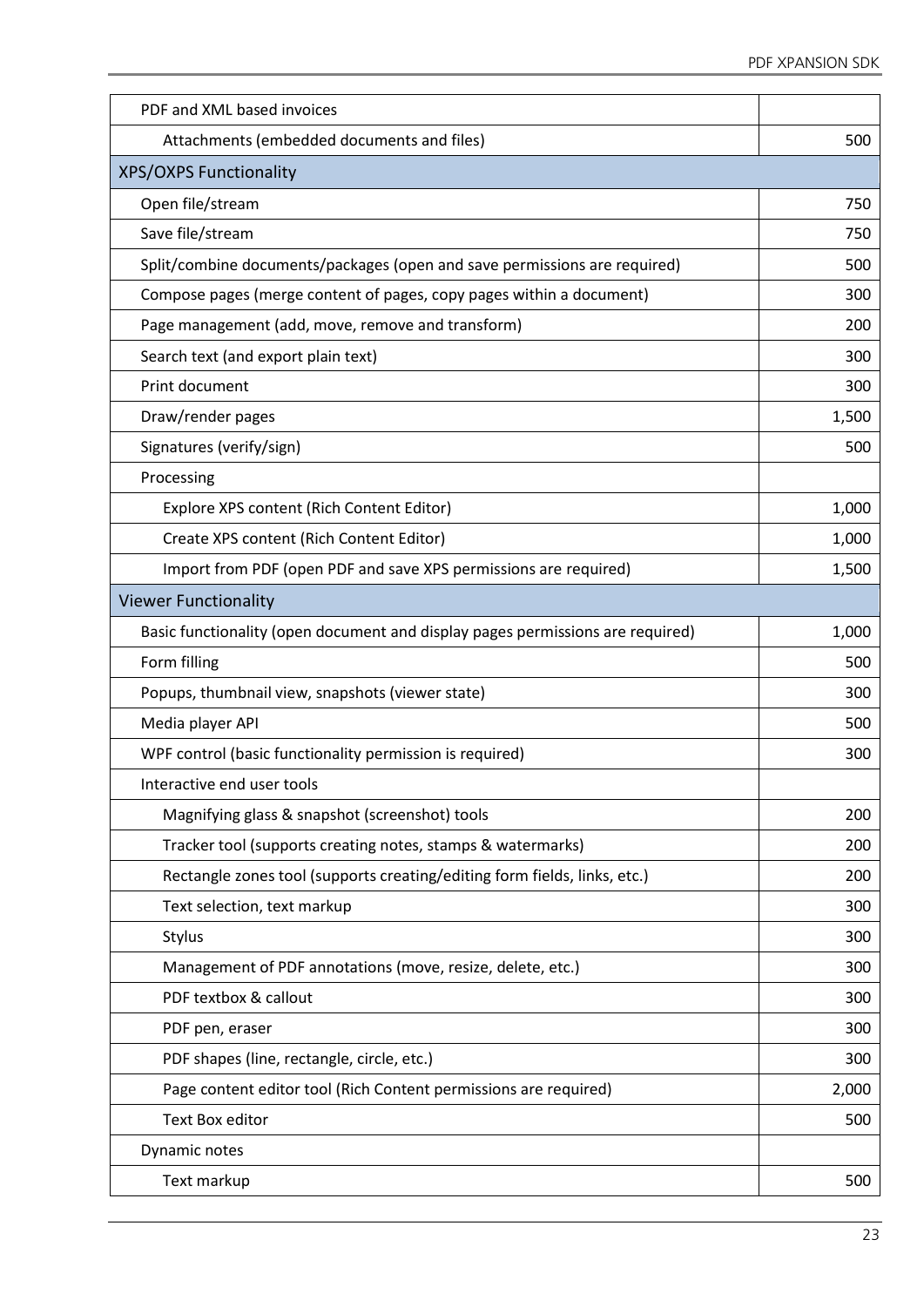| Comments & pen                                                                                                 | 500   |
|----------------------------------------------------------------------------------------------------------------|-------|
| <b>Shapes</b>                                                                                                  | 300   |
| <b>Other Functionality</b>                                                                                     |       |
| Relayout documents                                                                                             |       |
| Reorder, fit and transform pages, multiple pages on one sheet                                                  | 500   |
| Decorate pages (background, overlay, header, footer, etc.)                                                     | 500   |
| Relayout templates (booklet, poster, album, multisectional, etc.)                                              | 500   |
| Compare text in two PDF documents, mark changes to display them in the viewer or<br>save them as a text markup | 1000  |
| Rich text box                                                                                                  | 500   |
| Image/text documents                                                                                           | 300   |
| Fragment/composite documents                                                                                   | 500   |
| Acquisition documents (scanners & webcams) <sup>4</sup>                                                        | 300   |
| Import SVG images                                                                                              | 1,000 |
| Import HTML, local files and/or by HTTP/HTTPS connection                                                       | 2,000 |
| Import HTML, structure of linked files (local and/or by HTTP/HTTPS connection)                                 | 3,000 |
| Developer Platform/Processor Architecture/Text Processing                                                      | % Fee |
| Windows Desktop/Service apps (C++)                                                                             |       |
| .NET Framework (C#/Visual Basic)                                                                               | 10%   |
| UWP / WinStore apps (C++/C#/Visual Basic)                                                                      | 20%   |
| COM API (for C++Builder, Delphi, etc.)                                                                         | 10%   |
| x86 architecture                                                                                               |       |
| x64 architecture                                                                                               | 10%   |
| ARM architecture                                                                                               | 20%   |
| Support for West European languages (ISO 8859-1 encoding)                                                      |       |
| Support for European languages (ISO 8859-2, 3, 4, 5, 7, 9, 10, 13, 14, 15, 16 encoding)                        | 5%    |
| Support for Asian languages                                                                                    | 10%   |
| Support for Arabic, Hebrew and other RTL languages                                                             | 30%   |
| Worldwide distribution                                                                                         | 10%   |

<sup>1</sup> If you buy two or three versions of PDF/A, you will receive a 500 EUR discount. If you buy all versions of PDF/A, you will receive a 1000 EUR discount.

<sup>2</sup> The document object model is limited to the one used in Adobe Acrobat.

<sup>3</sup> We interpret the following formats and versions as separate standards:

- XRechnung 2.2, 2.1.1, 2.0.1, 2.0, 1.2.2 (UN/CEFACT syntax only)
- ZUGFeRD 2.2, 2.1.1 (excl. XRechnung profile), ZUGFeRD 2.1, 2.0, 1.0 and Factur-X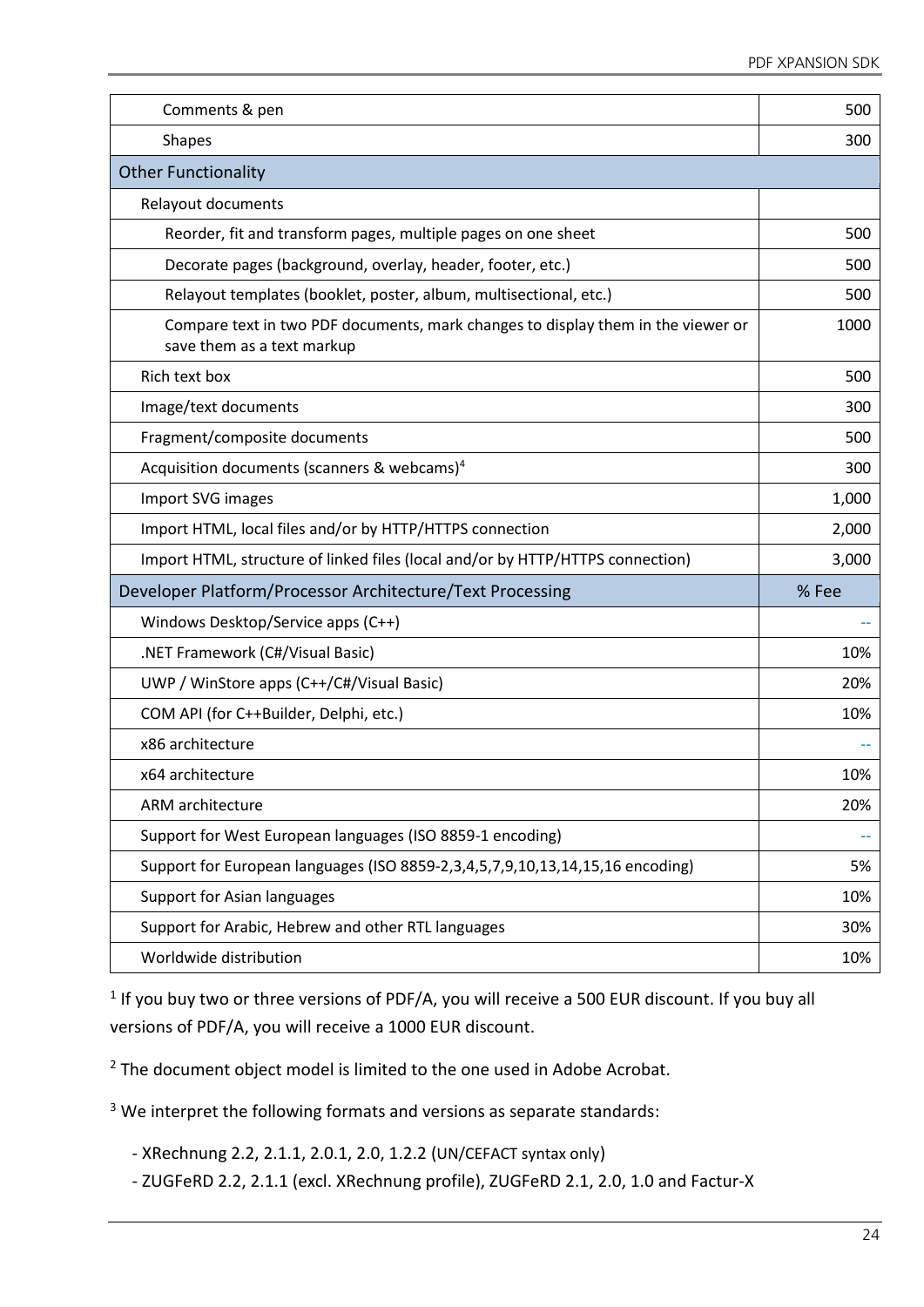This feature uses WIA/WIA2 technologies for desktop versions of Windows.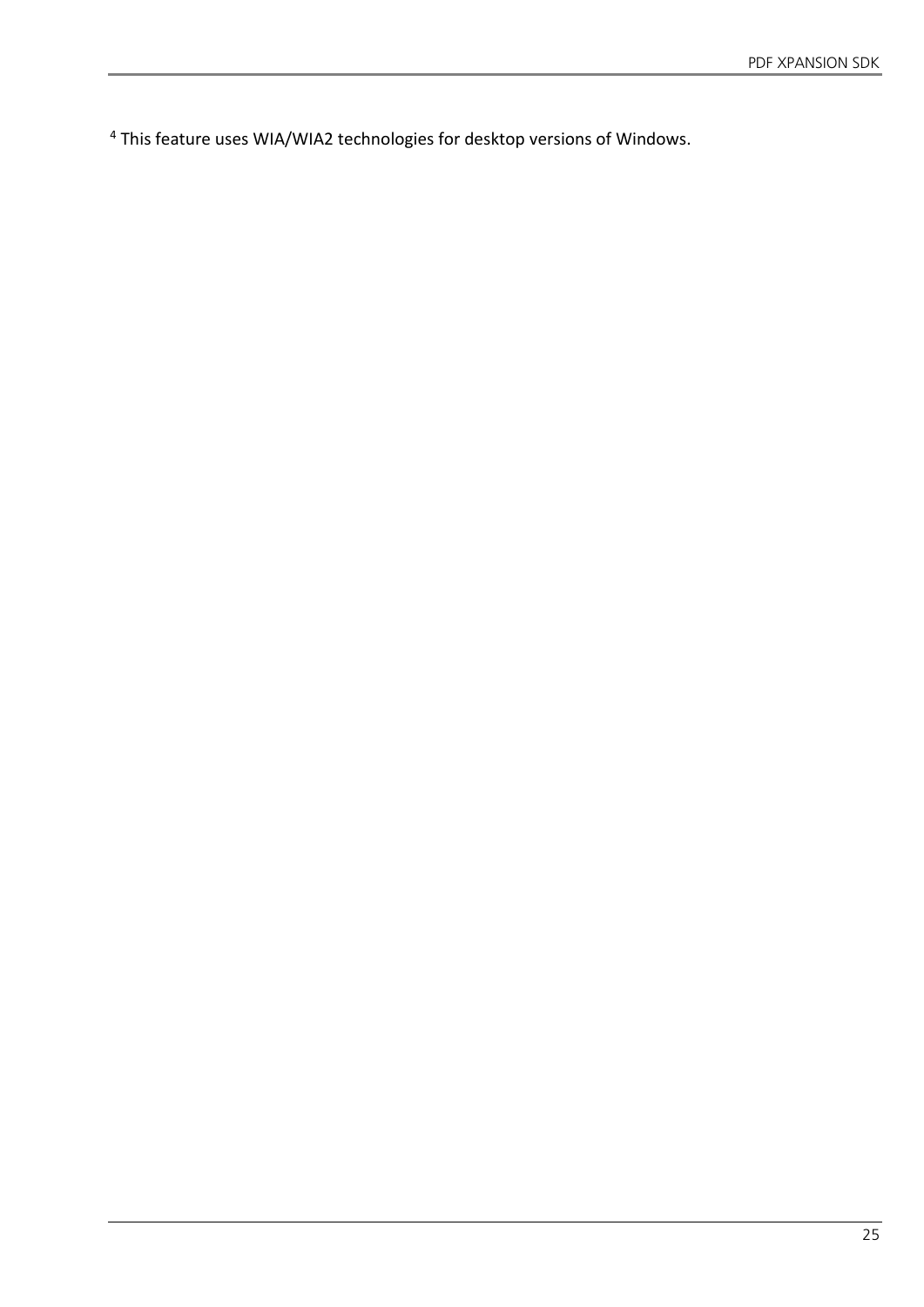# <span id="page-25-0"></span>INTEGRATION WITH TEXT RECOGNITION FUNCTIONALITY (OCR)

Text recognition (OCR) is included in the PDF Xpansion SDK and is implemented using the [Tesseract](http://code.google.com/p/tesseract-ocr/)  [OCR engine](http://code.google.com/p/tesseract-ocr/) (HP, Google). This feature enables you to detect text in images in your PDF files and to make your scanned PDF documents searchable. The detected text can also be exported as plain text from scanned PDF pages or from images that contain text content. See the PDF Xpansion SDK Reference for more information. You do not need to use the Tesseract engine directly in order to use this feature.

Current version: 3.xx.

Number of supported languages: 60.

#### **This feature in the PDF Xpansion SDK is completely FREE!**

The Tesseract OCR engine is available under the [Apache License 2.0.](http://www.apache.org/licenses/LICENSE-2.0)